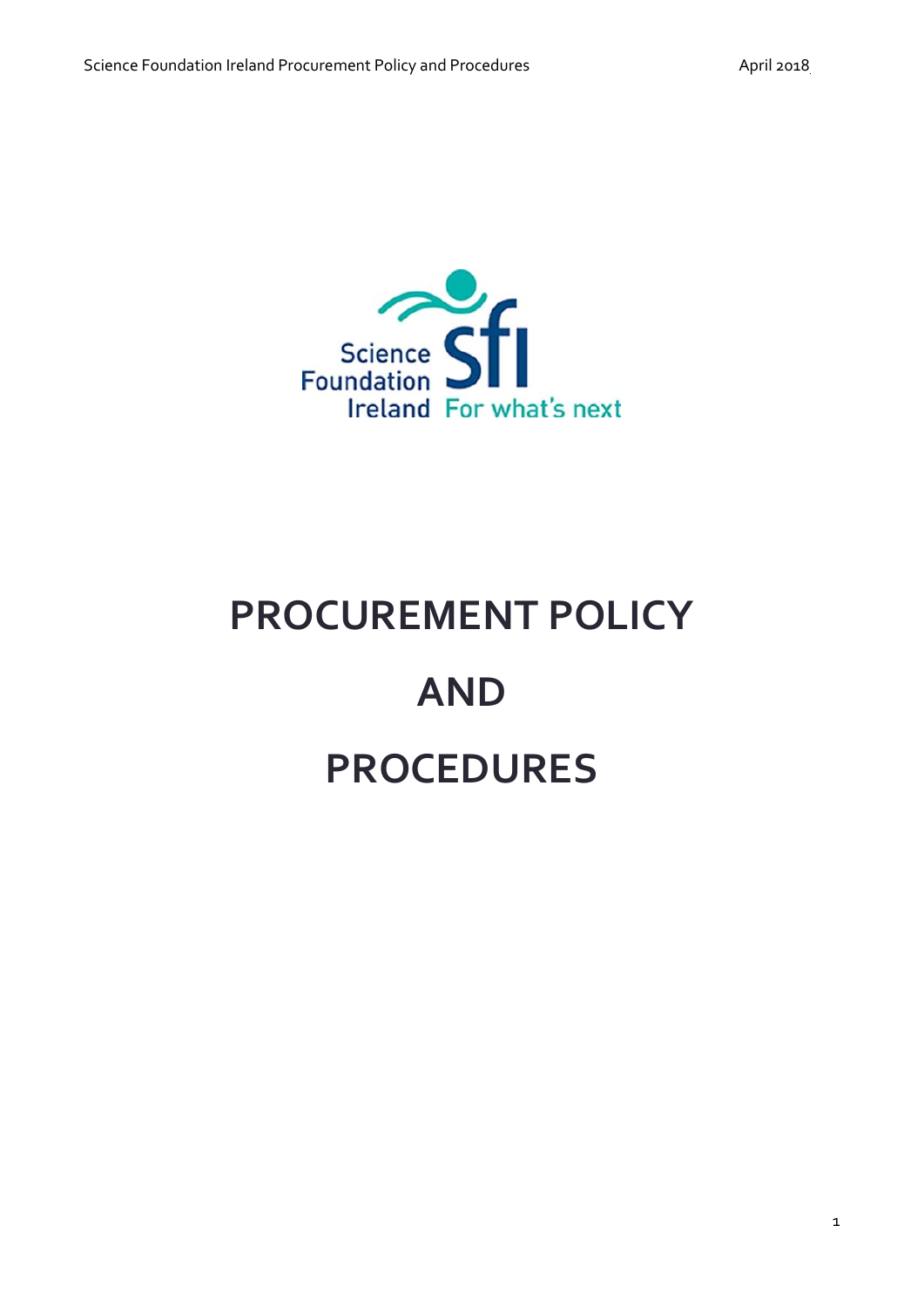| 1. |        |  |  |  |
|----|--------|--|--|--|
|    |        |  |  |  |
|    | 1.2    |  |  |  |
|    | 1.3    |  |  |  |
|    |        |  |  |  |
|    | 1.4.1  |  |  |  |
|    | 1.4.2  |  |  |  |
|    | 1.4.3  |  |  |  |
|    | 1.4.4  |  |  |  |
|    | 1.4.5  |  |  |  |
|    | 1.4.6  |  |  |  |
|    | 1.4.7  |  |  |  |
|    | 1.4.8  |  |  |  |
|    | 1.4.9  |  |  |  |
|    | 1.4.10 |  |  |  |
|    | 1.4.11 |  |  |  |
| 2. |        |  |  |  |
| 3. |        |  |  |  |
| 4. |        |  |  |  |
|    |        |  |  |  |
|    | 4.1.1  |  |  |  |
|    | 4.1.2  |  |  |  |
|    | 4.1.3  |  |  |  |
|    | 4.1.4  |  |  |  |
|    | 4.1.5  |  |  |  |
|    | 4.1.6  |  |  |  |
|    | 4.1.7  |  |  |  |
|    | 4.1.8  |  |  |  |
|    | 4.1.9  |  |  |  |
|    | 4.1.10 |  |  |  |
|    | 4.1.11 |  |  |  |
|    |        |  |  |  |
|    | 4.2.1  |  |  |  |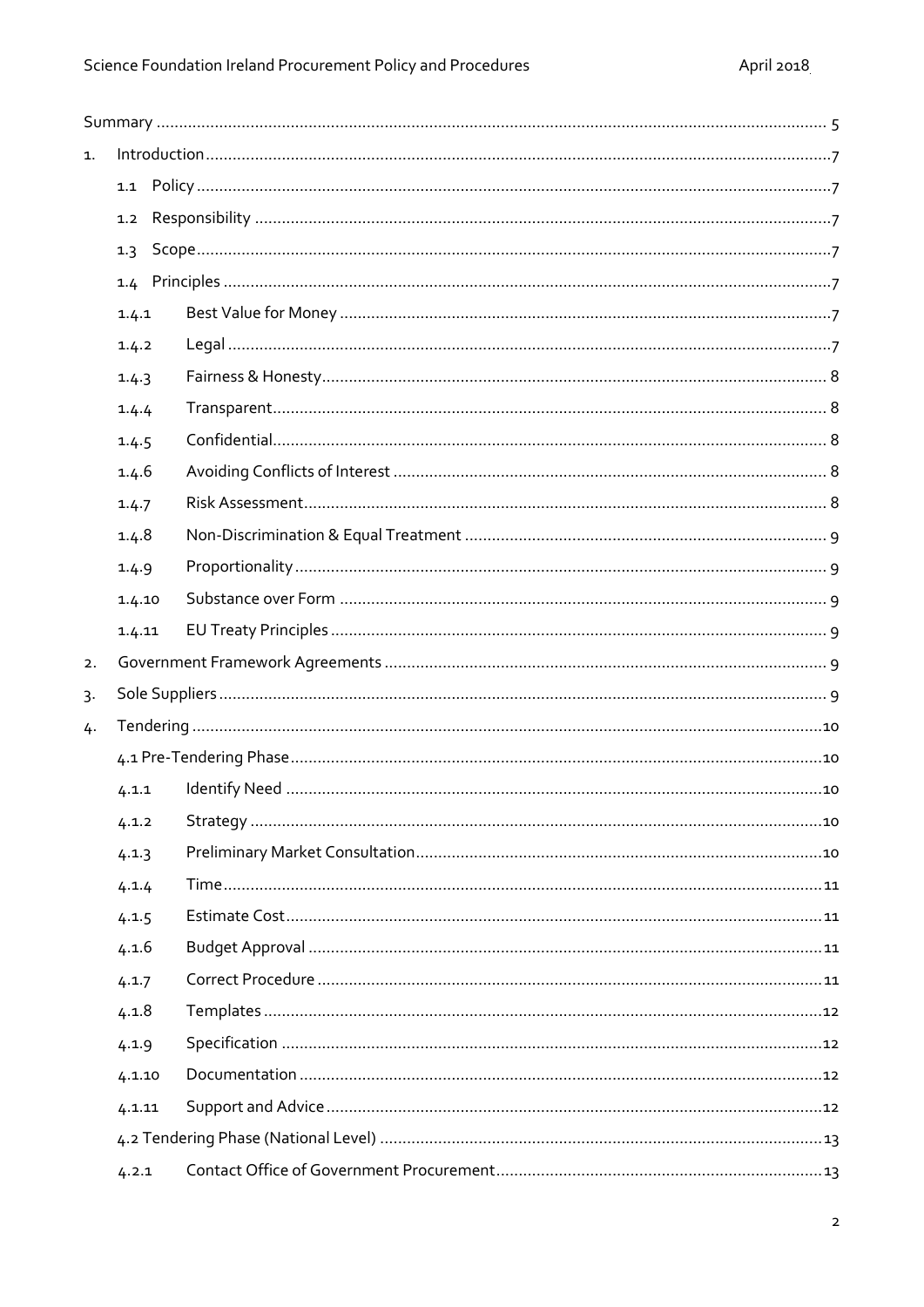| 4.2.2  |  |  |  |  |
|--------|--|--|--|--|
| 4.2.3  |  |  |  |  |
| 4.2.4  |  |  |  |  |
| 4.2.5  |  |  |  |  |
| 4.2.6  |  |  |  |  |
| 4.2.7  |  |  |  |  |
| 4.2.8  |  |  |  |  |
| 4.3    |  |  |  |  |
| 4.3.1  |  |  |  |  |
| 4.3.2  |  |  |  |  |
| 4.3.3  |  |  |  |  |
| 4.3.4  |  |  |  |  |
| 4.3.5  |  |  |  |  |
| 4.3.6  |  |  |  |  |
| 4.3.7  |  |  |  |  |
| 4.3.8  |  |  |  |  |
| 4.3.9  |  |  |  |  |
| 4.3.10 |  |  |  |  |
| 4.3.11 |  |  |  |  |
| 4.3.12 |  |  |  |  |
| 4.3.13 |  |  |  |  |
| 4.3.14 |  |  |  |  |
| 4.3.15 |  |  |  |  |
| 4.3.16 |  |  |  |  |
| 4.3.17 |  |  |  |  |
| 4.3.18 |  |  |  |  |
| 4.3.19 |  |  |  |  |
| 4.3.20 |  |  |  |  |
| 4.3.21 |  |  |  |  |
| 4.3.22 |  |  |  |  |
| 4.3.22 |  |  |  |  |
| 4.3.23 |  |  |  |  |
| 4.3.24 |  |  |  |  |
|        |  |  |  |  |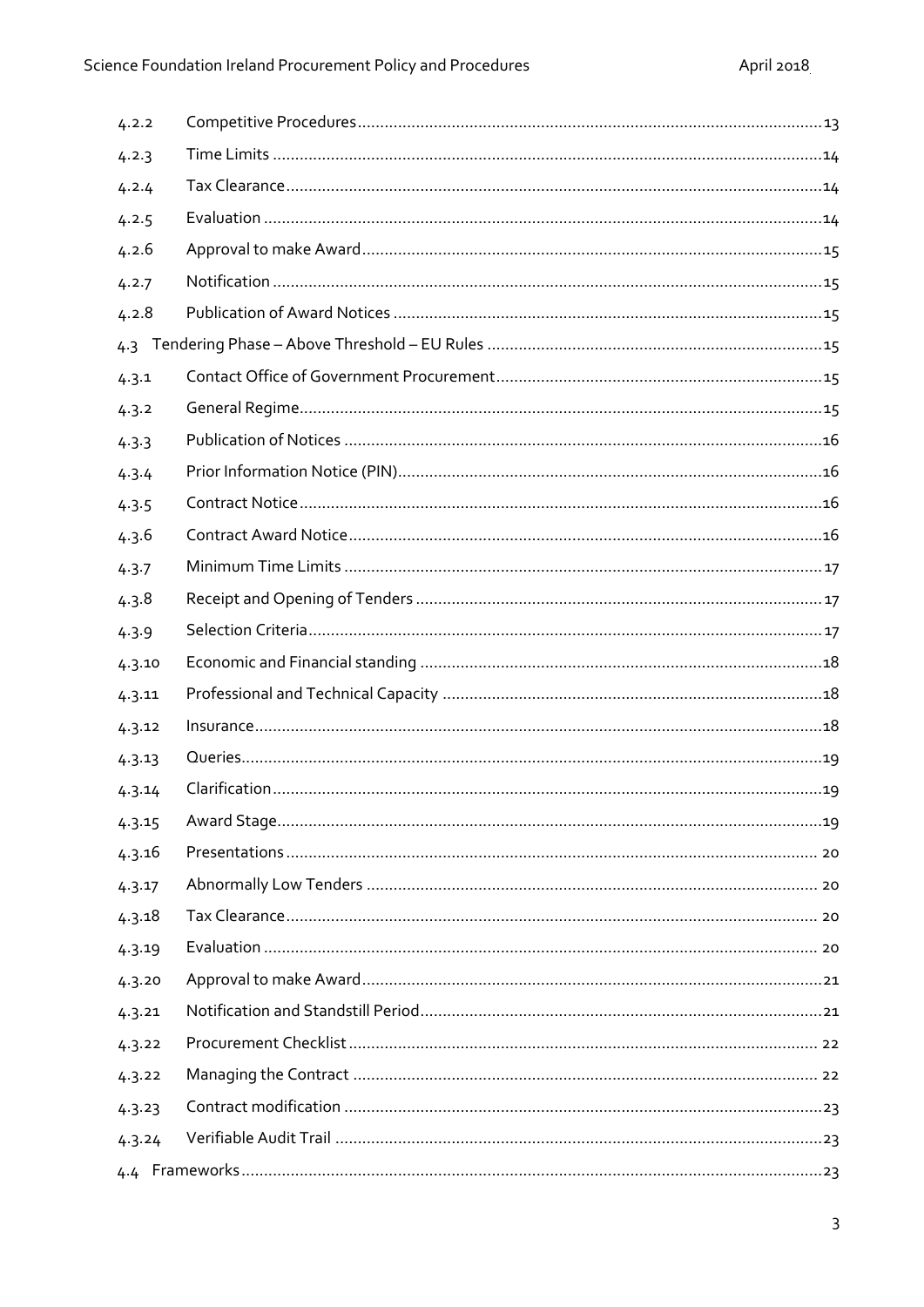| 5.  |  |
|-----|--|
| 5.1 |  |
| 5.2 |  |
| 5.3 |  |
|     |  |
|     |  |
|     |  |
|     |  |
|     |  |
|     |  |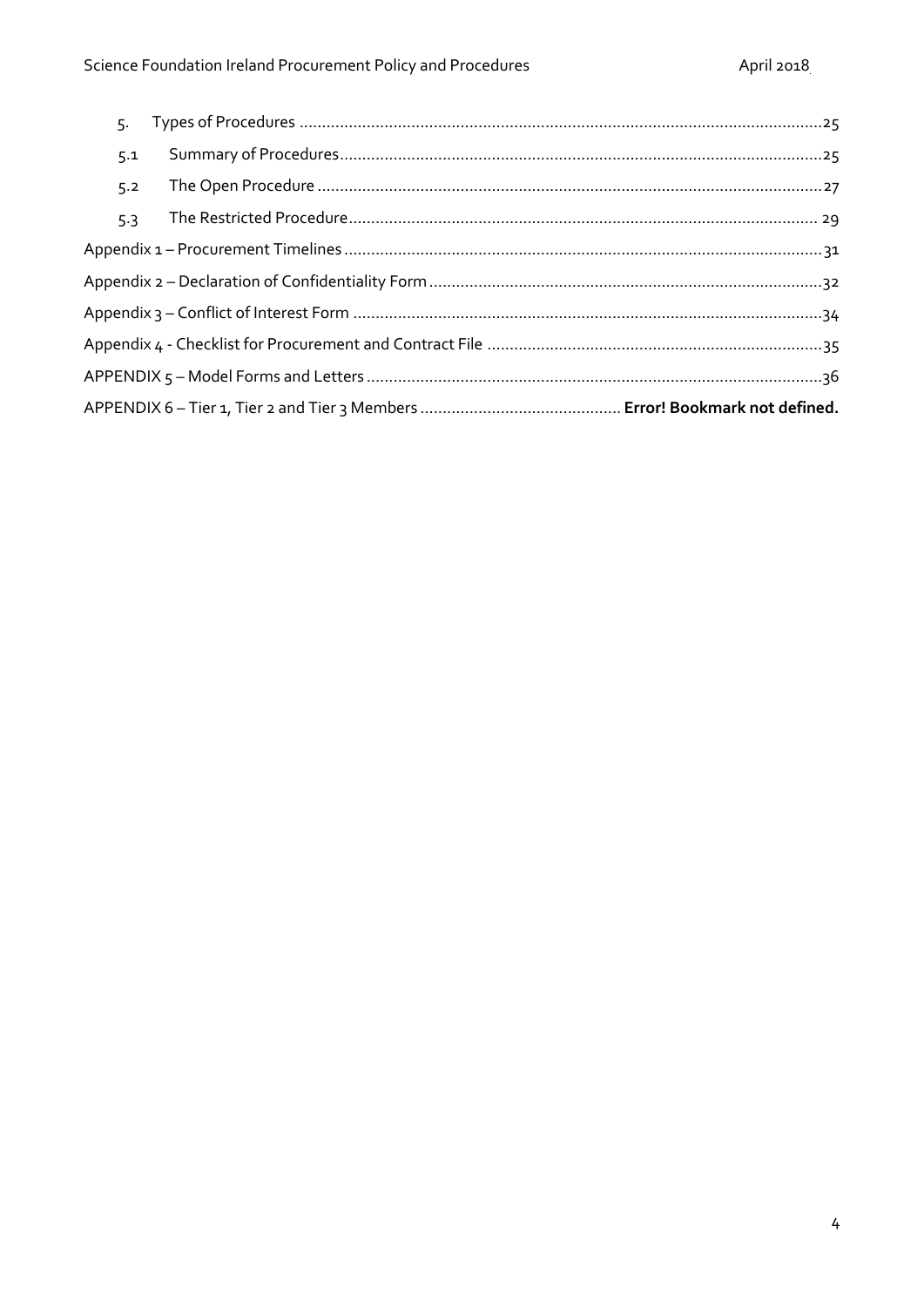# <span id="page-4-0"></span>**Summary**

*The policy contains full details on a wide range of the procurement procedures. Not all staff or managers will necessarily need to use all of these procedures on a regular basis. The table provides a quick guide on thresholds and relevant procurement procedures.*

| Threshold (exc. VAT)        | Procedure                                                                                                                                                                                                                 |
|-----------------------------|---------------------------------------------------------------------------------------------------------------------------------------------------------------------------------------------------------------------------|
| Less than $\epsilon$ 5,000  | At least one verbal Quote from competitive suppliers<br>$\bullet$                                                                                                                                                         |
| Between €5,000 & €25,000    | Multiple Quote (minimum three, written)<br>$\bullet$                                                                                                                                                                      |
| Between €25,000 & €221,000* | Open Tender Process (National)<br><b>Restricted Tender Process (National)</b><br>$\bullet$<br>Establishment of Framework following Tender Process<br>$\bullet$<br>(National)<br>Use of Government Frameworks<br>$\bullet$ |
| Greater than €221,000*      | Open Tender Process (EU)<br>$\bullet$<br>Restricted Tender Process (EU)<br>$\bullet$<br>Establishment of Framework following Tender Process<br>$\bullet$<br>(EU)<br>Use of Government Frameworks                          |

*\*Threshold up to 31 December 2019*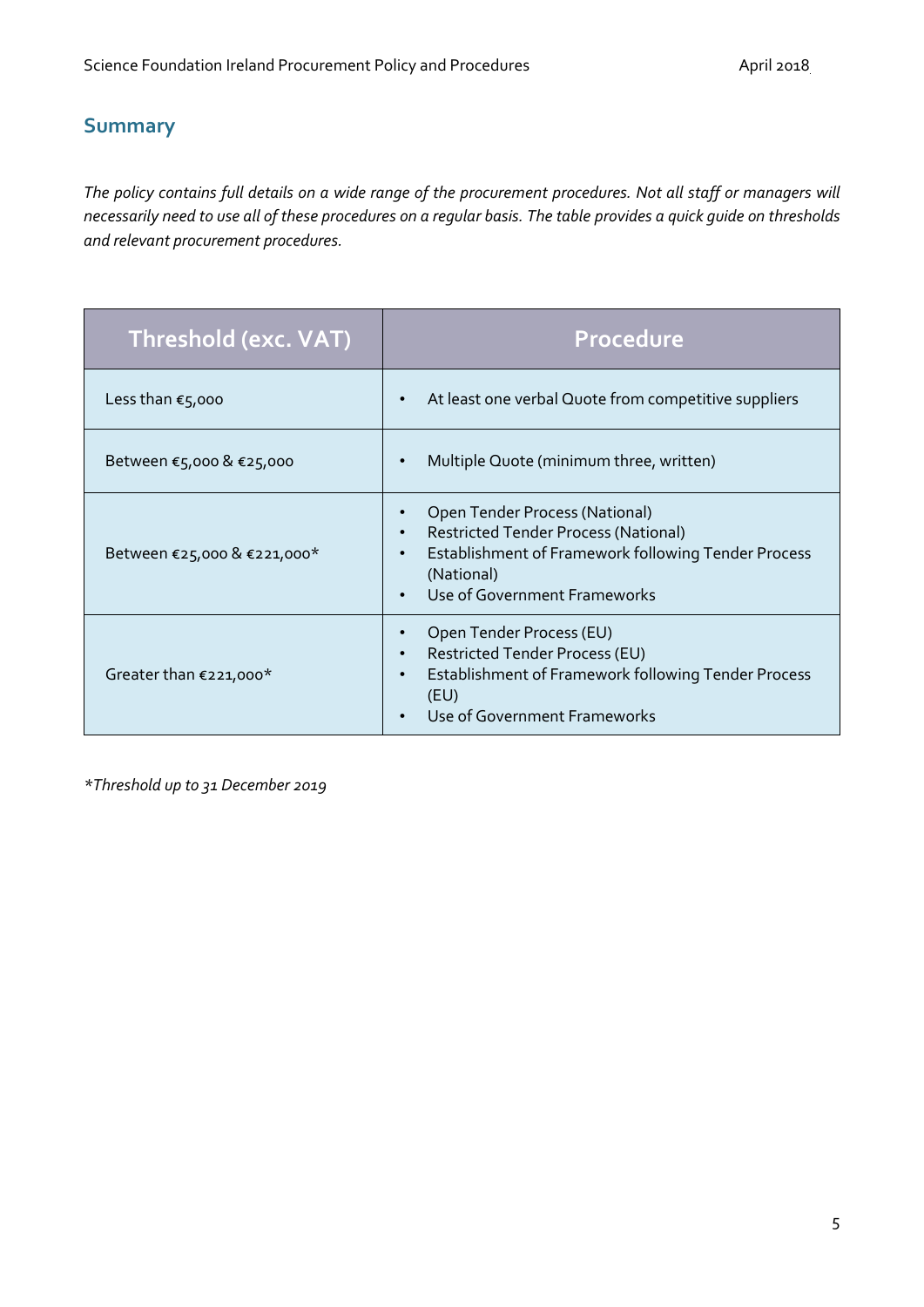# Science Foundation Ireland Procurement Policy and Procedures April 2018

| <b>FUNDING AND PROCUREMENT THRESHOLDS TABLE</b><br><b>Sclence</b><br>Foundation<br><b>Ireland For mahat's next</b>                                                             |                                                                                                                               |                                                                                           |                                                                                                                                                                                                                                                                                                                                                                                         |                                                                                                                                                                                                       |                                                                                                                                                                                                    |
|--------------------------------------------------------------------------------------------------------------------------------------------------------------------------------|-------------------------------------------------------------------------------------------------------------------------------|-------------------------------------------------------------------------------------------|-----------------------------------------------------------------------------------------------------------------------------------------------------------------------------------------------------------------------------------------------------------------------------------------------------------------------------------------------------------------------------------------|-------------------------------------------------------------------------------------------------------------------------------------------------------------------------------------------------------|----------------------------------------------------------------------------------------------------------------------------------------------------------------------------------------------------|
| (Values excl. VAT)                                                                                                                                                             | <b>Expenditure Approval Process</b><br>Must be carried out prior to procurement<br>Procurement Thresholds Supplies & Services | <b>Procurement Thresholds</b><br><b>Supplies &amp; Services</b><br>(Values excluding VAT) | Tender / Quote Process                                                                                                                                                                                                                                                                                                                                                                  | <b>Purchase Order (PO)</b>                                                                                                                                                                            | <b>Contract Signature</b>                                                                                                                                                                          |
| Value                                                                                                                                                                          | <b>Authorisation Level</b>                                                                                                    |                                                                                           | One verbal quotation or more from<br>a known competent supplier(s),                                                                                                                                                                                                                                                                                                                     |                                                                                                                                                                                                       | <b>Amounts excluding VAT</b>                                                                                                                                                                       |
| Up to €10,000                                                                                                                                                                  | Tier $3$                                                                                                                      | Less than $£5,000$                                                                        | confirmed in writing by letter or email.<br>Documentation to be retained by<br>relevant department.                                                                                                                                                                                                                                                                                     |                                                                                                                                                                                                       | For Goods and Services up<br>to €25,000                                                                                                                                                            |
| €10,001 to €50,000                                                                                                                                                             | Tier 2 authorisation                                                                                                          | Between €5,001 and €25,000                                                                | At least three written quotations from<br>known competent suppliers on the<br>basis of written specification provided<br>by SFI. Manager to notify the successful<br>tenderer in writing of tender outcome.<br>Manager to notify Finance of result of<br>the process.                                                                                                                   | All Purchase Orders (POs) should be<br>raised on iProcurement (eWorkflow)<br>module as soon as the commitment is<br>entered into.                                                                     | Written notification of award of contract<br>to awardee attaching SFIs standard<br>Terms and Conditions for goods and<br>services and provision of PO.<br>No formal contract required. If contract |
| €50,001 to €250,000                                                                                                                                                            | Tier 1 authorisation                                                                                                          |                                                                                           | Documentation to be retained by<br>relevant department.                                                                                                                                                                                                                                                                                                                                 |                                                                                                                                                                                                       | is presented it should follow the<br>authorisation levels listed below.                                                                                                                            |
| Greater than €250,000* -<br><b>Board authorisation</b>                                                                                                                         | <b>Board authorisation</b>                                                                                                    | Between €25,001 and €221,000<br>(restricted procedure can only be                         | Formal tendering via national<br>advertising using the Irish Government<br>website www.etenders.gov.ie<br>Evaluation Committee to be made up                                                                                                                                                                                                                                            | If estimated expenditure goes from<br>below €50,000 to above €50,000<br>approval is required at Tier 1 level, in<br>writing, prior to the award of contract<br>or incurring additional expenditure on | Contract signed by relevant<br>Director (Tier 2 Member)                                                                                                                                            |
|                                                                                                                                                                                |                                                                                                                               | used for contracts over €135,000)                                                         | of three people, including one Finance<br>member. Quotation(s) and signed<br>evaluation sheet must be forwarded to<br>Finance Department for Contract<br>Register.                                                                                                                                                                                                                      | a contract.                                                                                                                                                                                           | <b>For all Contracts between</b><br>€25,000 and €100,000<br>Contract signed by Chief<br><b>Operations Officer.</b>                                                                                 |
| Any item that brings approvals,<br>for a consultant or company, to an<br>aggregate of €250,000 (exclusive of<br>VAT) within the same calendar year<br>requires Board approval. |                                                                                                                               | Greater than €221,000                                                                     | European tender process via<br>advertisement in Official Journal of the<br>European Communities (OJEU) using<br>the Irish Government website www.<br>etenders.gov.ie<br>Evaluation Committee to be made up<br>of three people, including one Finance<br>member. Quotation(s) and signed<br>evaluation sheet must be forwarded to<br><b>Finance Department for Contract</b><br>Register. |                                                                                                                                                                                                       | For all Contracts above €100,000<br>Contract signed by<br><b>Deputy Director General.</b>                                                                                                          |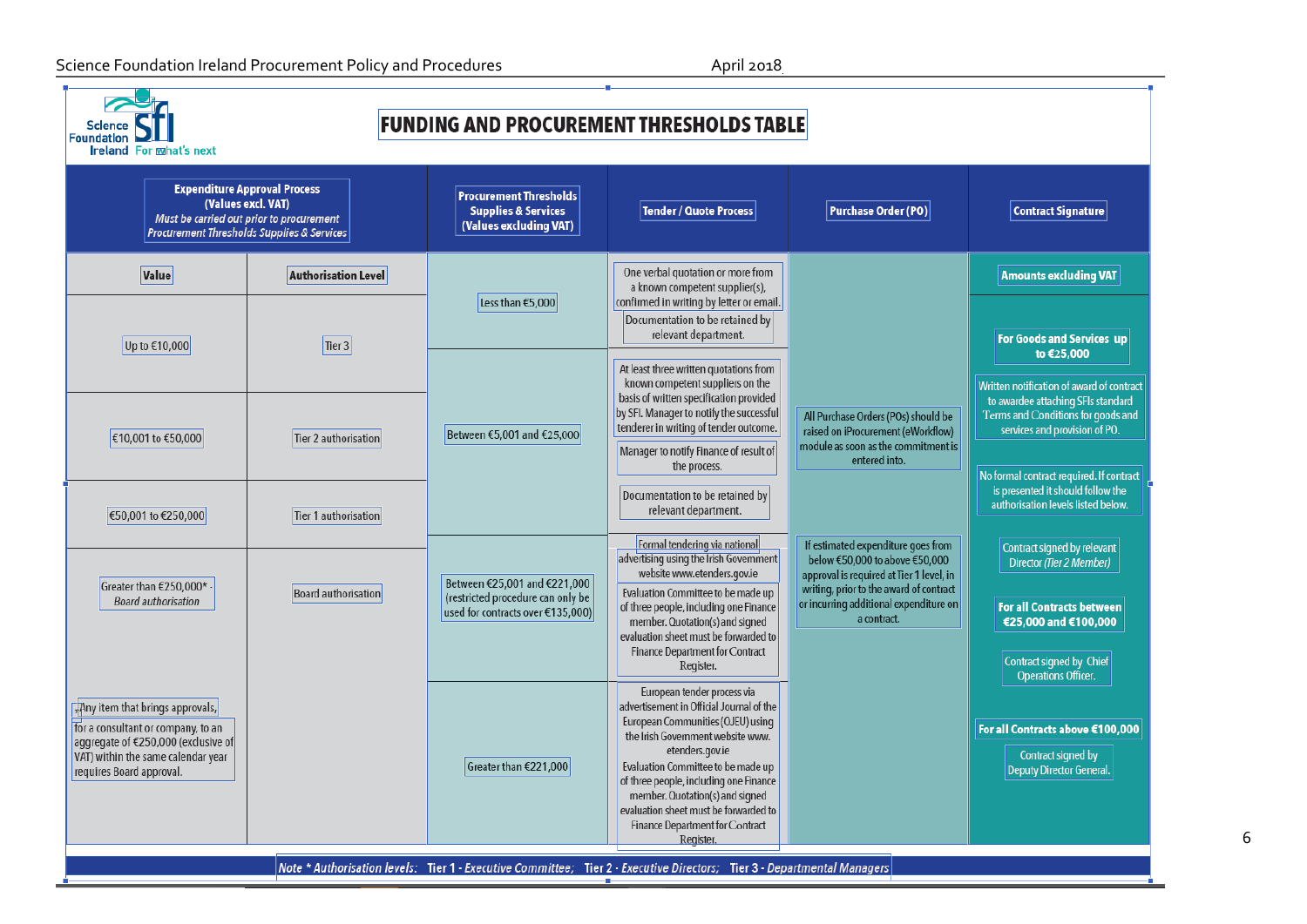# <span id="page-6-0"></span>**1. Introduction**

The purpose of these guidelines is to promote best practice and consistency of application of the public procurement rules in relation to the purchase of goods and services. Procurement transactions and decisions must in all respects be fair, equitable and ensure value for money. This document sets out Science Foundation Ireland's (SFI) policies and procedures for ensuring all procurements are compliant.

The Procurement Policy of SFI forms part of its Strategic Procurement Planning.

# <span id="page-6-1"></span>*1.1 Policy*

It is the policy of SFI to ensure that the processes used for purchasing/procuring products and supplies promotes value for money and is cohesive. This policy adheres to the Office of Government Procurements' Public Procurement Guidelines for Goods and Services (July 2017) and EU Procurement Directives 2014/24/EU.

# <span id="page-6-2"></span>*1.2 Responsibility*

These procedures apply to all SFI for the acquisition of goods and/or services.

# <span id="page-6-3"></span>*1.3 Scope*

All non-pay expenditure made to clients/service users with the exception of IDA cross charges, external reviewer costs, staff expenses made in line with policy (e.g. mileage and overnight payments) and Sponsorship and Partnership payments sourced via a sole supplier come within the scope of this procurement policy. Procurement of supplies, works and services by all units of SFI regardless of whether they are funded by state grants or other sources are subject to this procurement policy.

# <span id="page-6-4"></span>*1.4 Principles*

The aim of procurement in SFI is to:

- Procure goods and services which best contribute to SFI's performance.
- Procure those goods and services as efficiently as possible and to obtain best value for money without compromising appropriate quality and standards.
- Ensure compliance with public sector guidelines, Irish Regulations and EU procurement directives.

This is achieved using the following principles.

# <span id="page-6-5"></span>**1.4.1 Best Value for Money**

SFI acts in a position of public trust with resources provided by the State as well as income from other sources which is to be used in a manner to achieve the best outcomes for its clients and service users. As such procurement processes are carried out in a manner to achieve best value for money for SFI without compromising appropriate quality and standards. The resources managed by SFI should be deployed in the most cost effective and efficient manner possible.

# <span id="page-6-6"></span>**1.4.2 Legal**

All procurement processes should be carried out in a manner which is legal, tax compliant, in compliance with public procurement guidelines, Irish regulations and EU procurement directives.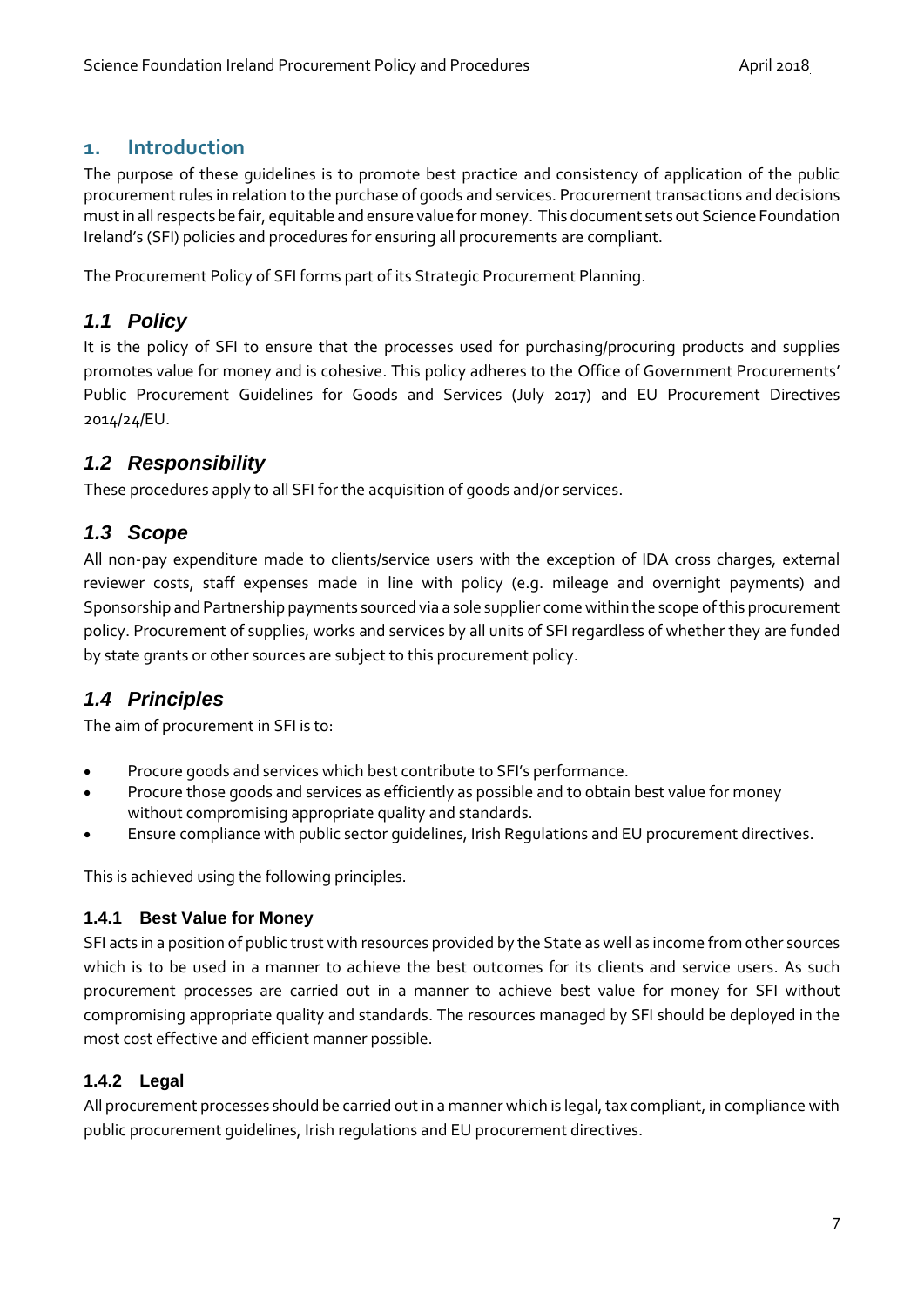Before awarding a contract, SFI personnel responsible for the procurement should ensure that suppliers have regard to statutory provisions relating to minimum pay, legally binding industrial or sectoral agreements and relevant health and safety issues, when preparing tenders.

An appropriate reference to the need for compliance with such provisions should be included in purchase documents (e.g. tender documents, purchase orders, contracts).

# <span id="page-7-0"></span>**1.4.3 Fairness & Honesty**

Procurement processes should be carried out in a manner which is fair to all potential suppliers. All aspects of procurement processes should be carried out in an honest manner and records should be kept which are sufficient to demonstrate a high level of probity, particularly for high value procurement. These records should include quotations/tenders, signed evaluation documents, invitations to tender where applicable and any relevant correspondence with tenderers/suppliers. An Article 84 Form is required for all OJEU level tenders.

# <span id="page-7-1"></span>**1.4.4 Transparent**

Procurement processes should be carried out in a transparent manner.

# <span id="page-7-2"></span>**1.4.5 Confidential**

The confidentiality of all potential suppliers should be protected in so far as is practical. Disclosure of supplier and tender information relating to the tender process prior to contract award, and in particular to another interested party, is strictly prohibited. See the SFI Declaration of Confidentiality form for both Staff and External Advisors at Appendix 2.

# <span id="page-7-3"></span>**1.4.6 Avoiding Conflicts of Interest**

Where actual or potential conflicts of interest exist between potential suppliers and SFI personnel these should be documented, communicated appropriately internally and their impact minimised.

Care should be taken to ensure that project specifications and criteria should be as open and generic as possible to avoid favouring any one solution or any one party.

See SFI Conflict of Interest form for both Staff and External Advisors at Appendix 3.

# <span id="page-7-4"></span>**1.4.7 Risk Assessment**

SFI should engage in risk assessment and management in procurement where

- the value of the purchase is high
- the procurement process is complex
- adverse consequences could significantly affect a public body's operation
- delivering the public body's core services to the community is significantly affected

*Note: not all of these need to be present to carry out a risk assessment*

When risk is being considered with respect to procurement, SFI should ensure that risk is assessed in relation to each category of goods and services with reference, for example, to the following factors:

- the nature of the supply market, e.g. does it favour the buyer or the supplier?
- probability of supply failure
- impact on the organisation of supply failure
- strategic importance to the organisation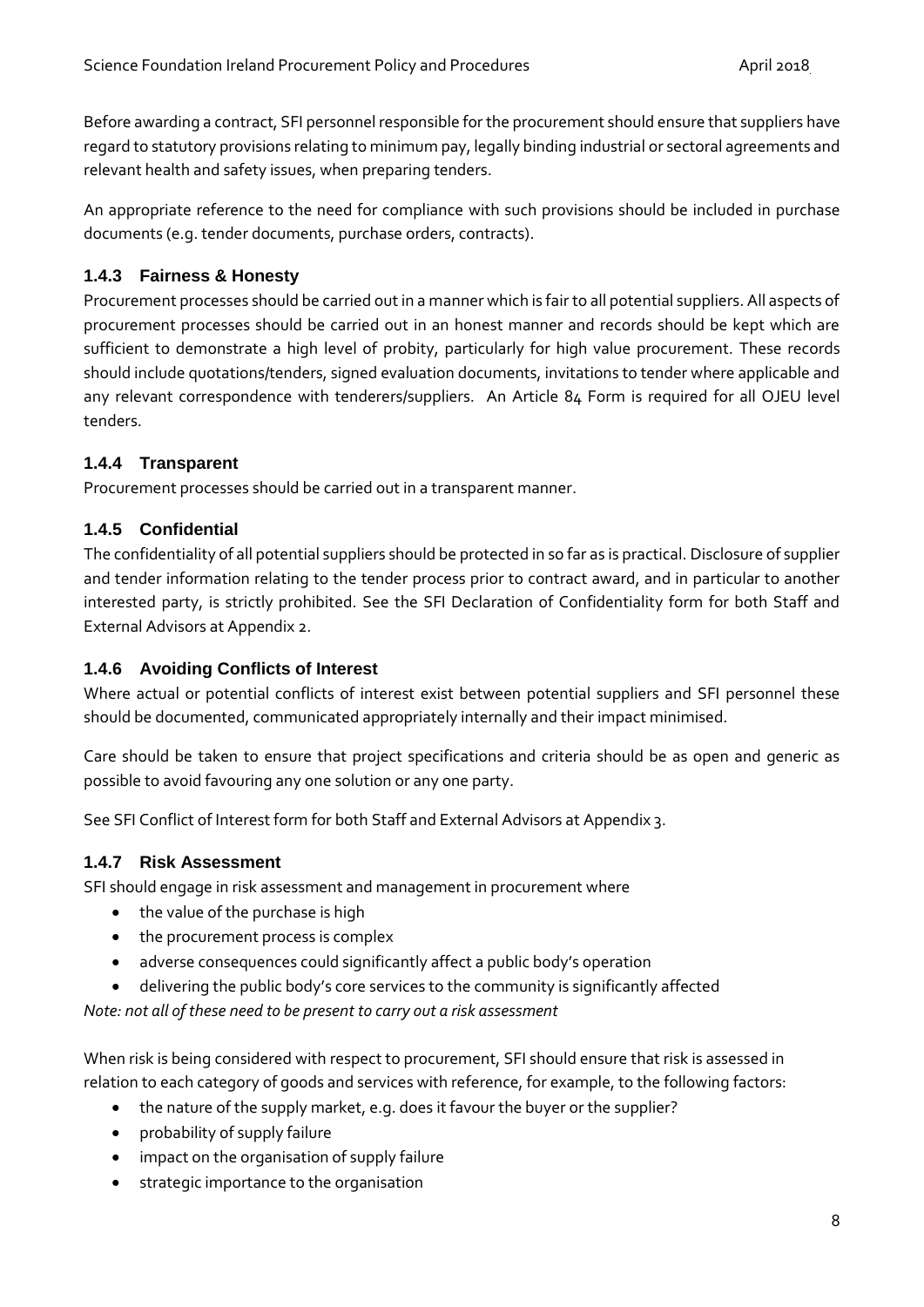#### <span id="page-8-0"></span>**1.4.8 Non-Discrimination & Equal Treatment**

Procurement should be carried out in a manner which does not discriminate on the basis of gender, civil/family status, sexual orientation, religion, age, disability, race or membership of the Traveller Community.

# <span id="page-8-1"></span>**1.4.9 Proportionality**

The level of complexity and work involved in the procurement processes used should be proportionate to the value of the procurement as well as the risk involved. Suppliers should have sufficient turnover proportionate to a contract to be able to deliver on the contract i.e. turnover requirement for a contract should be two times annual value or €50k whichever is the greater.

# <span id="page-8-2"></span>**1.4.10 Substance over Form**

Contracts and procurements should not be manipulated artificially in such a way as to avoid the principles and policies set out in this document.

# <span id="page-8-3"></span>**1.4.11 EU Treaty Principles**

In addition to the above principles, procurement should be carried out in a manner which respects EU Treaty Principles including mutual recognition, freedom to provide services and freedom of establishment.

# <span id="page-8-4"></span>**2. Government Framework Agreements**

In accordance with DPER Circular 16/13 'Revision of arrangements concerning the use of Central Contracts put in place by the National Procurement Service' issued 23 September 2013, SFI is reminded that it is Government policy that public bodies, where possible, should make use of central framework agreements. Where public bodies do not utilise central procurement frameworks they should be able to provide a value for money justification. Value for money justifications should consider the full costs of running a public procurement competition. The current Schedule of Framework Agreements can be found at S:\SFI\Finance [& Operations\Procurement\OGP Contracts & Framework Agreements\Schedule of OGP Framework](file://///SFI-FILESERVER/Shared/SFI/Finance%20&%20Operations/Procurement/OGP%20Contracts%20&%20Framework%20Agreements/Schedule%20of%20OGP%20Framework%20Agreements)  [Agreements](file://///SFI-FILESERVER/Shared/SFI/Finance%20&%20Operations/Procurement/OGP%20Contracts%20&%20Framework%20Agreements/Schedule%20of%20OGP%20Framework%20Agreements)

DPER Circular 02/16 'Arrangements for digital and ICT-related Expenditure in the Civil and Public Service' provides that all ICT procurement opportunities with a value of €25,000 or greater must be advertised on the Government eTenders website at [www.etenders.gov.ie](http://www.etenders.gov.ie/) unless it is proposed to use a properly procured existing arrangement, central framework or other centrally established procurement vehicle. Mini competitions or supplementary requests for tender must be conducted fully within the rules governing the relevant framework or procurement vehicle.

The circular also provides that all ICT purchases (other than emergency purchases) must also get prior ICT control approval from the Department of Public Expenditure and Reform (OGP CIO) in addition to any necessary procurement procedures.

# <span id="page-8-5"></span>**3. Sole Suppliers**

The only way to determine if there is a sole supplier situation is to go to the market i.e. tender. Where it is necessary to deal with a sole supplier, service provider or contractor, arrangements which provide best value for money should be negotiated. Care should be taken by SFI when they face a supplier, service provider or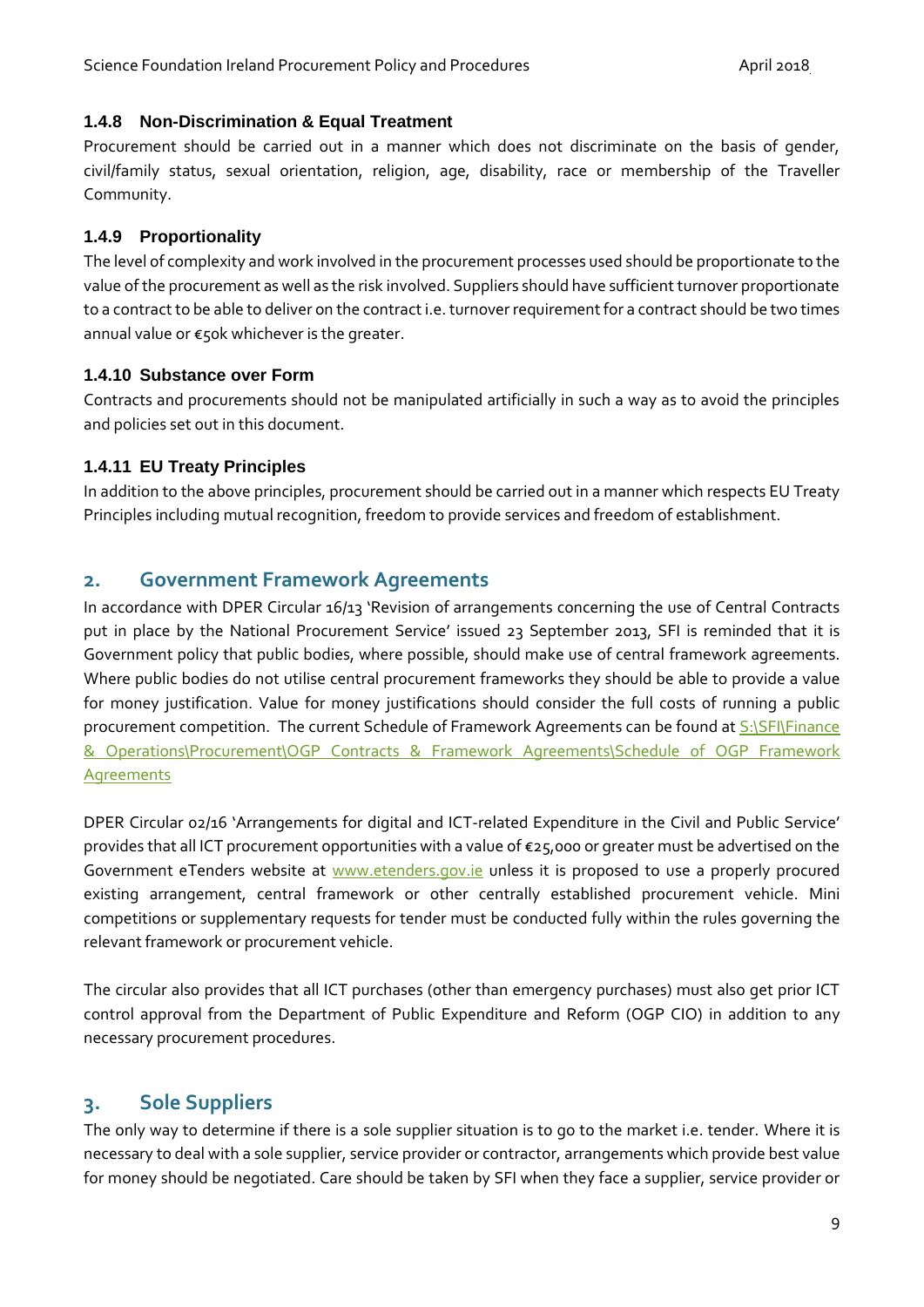contractor with an exclusive right to provide a particular supply or service in a designated territory. Openended arrangements with these exclusive distributors should be avoided where possible.

Evidence should be retained on file demonstrating that the supplier is a sole supplier, and this status should be reviewed. When considering whether a supplier is a sole supplier, particularly where patented or trademarked products are concerned, similar supplies should be examined. Care should be given in adopting proprietary software which will commit SFI to a sole supplier.

Where sole suppliers were in place prior to the adoption of this policy, they should be identified by the manager responsible for the supplier relationship. The reasons for use of the sole supplier should be documented and provided to the Finance Department.

# <span id="page-9-0"></span>**4. Tendering**

# <span id="page-9-1"></span>*4.1 Pre-Tendering Phase*

# <span id="page-9-2"></span>**4.1.1 Identify Need**

SFI should first establish whether there is a clear business need for the good or service for example, by way of preparation of a business case. The procurement should be essential for the conduct of normal business or to improve performance. Stating that the need forthe procurement 'is a good idea' is not a sufficient business case. SFI should ensure that the business case addresses future phases of the service or purchase of goods that may be required. **Part B of The Public Spending Code** provides guidance on the Appraisal and Planning Stages of public projects before expenditure is incurred.

# <span id="page-9-3"></span>**4.1.2 Strategy**

SFI should avoid where possible casual or 'once-off' purchases and promote best value. SFI should check if the Office of Government Procurement has existing or planned procurement arrangements which may meet their needs for the good or service. If such an arrangement does exist but is not being used on this occasion, SFI should document the reasons why.

# <span id="page-9-4"></span>**4.1.3 Preliminary Market Consultation**

The 2016 Irish Procurement Regulations explicitly allow a contracting authority to conduct market consultations with suppliers and expert bodies before the start of a procurement process which may facilitate improved specifications, better outcomes and shorter procurement times. Preliminary market consultation can provide insights about the capacity of the market to deliver on the requirements of SFI and the risks involved. It may reduce procurement timescales during the formal procurement process. In addition, it has the potential to drive a more responsive market and allows suppliers to ask questions at an earlier stage prior to the commencement of the formal process.

It is essential, however, that this practice does not create advantages for certain market players or result in specifications and tender documents being drafted in their favour. Market consultation should be sufficiently broad to provide SFI with meaningful feedback on the relevant market. Requests for information can be issued via eTenders to a wide number of suppliers according to their Common Procurement Vocabulary (CPV) codes.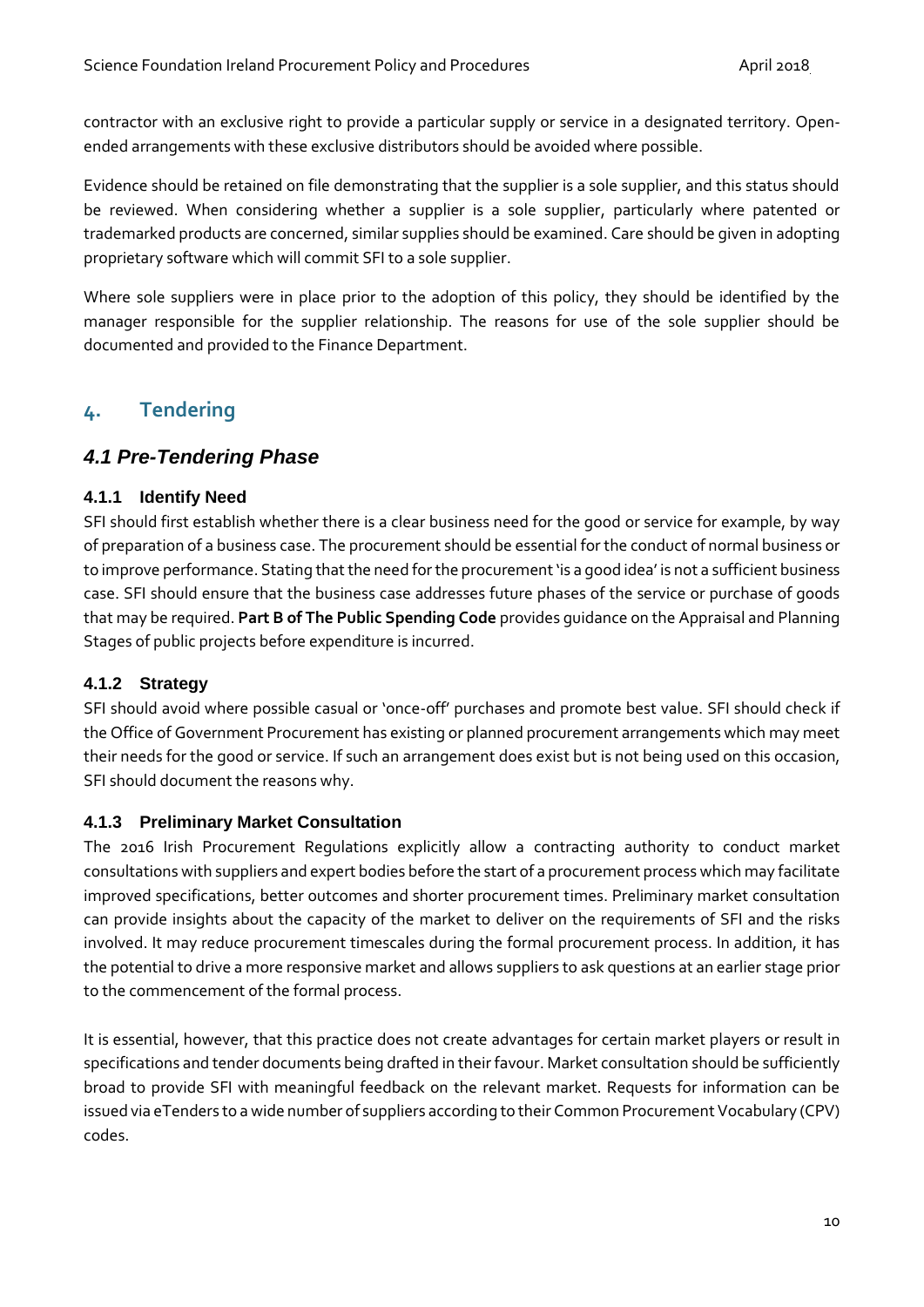If the market consultation is followed by a tender competition, it is important that there is no basis for any assertion of bias, unfairness, discrimination or lack of transparency. Therefore, the process adopted and information received during market consultation should be clearly recorded in writing. SFI staff member should take appropriate measures to ensure that participation by potential tenderers in pre-market consultations does not distort competition, that any relevant information exchanged in the context of, or resulting from, the involvement of a tenderer in the pre-market consultation is be made available to the all other participating tenderers, and the adequate time limits for receipt of tenders are fixed to ensure each tenderer can submit a tender.

Compliance with the obligation of transparency requires that the process of obtaining market intelligence is kept separate from the tendering and award phase of the competition.

# <span id="page-10-0"></span>**4.1.4 Time**

SFI should ensure that there is an adequate amount of time in the procurement procedure and take account of the nature of the specifications and the complexity of the contract when fixing the timescale for submitting responses. This should allow suppliers reasonable and sufficient time for submitting the necessary information and preparing the tenders (taking into account holiday periods etc.). In the case of contracts for goods or services above the EU financial thresholds, contracting authorities must also ensure that the timescale complies with the minimum periods specified in the 2016 Regulations, which are set out in Appendix 1.

# <span id="page-10-1"></span>**4.1.5 Estimate Cost**

A realistic estimate of the value of all phases of the service or good to be procured is essential as this will determine the rules applicable to the procurement procedure to be followed and is important for budgeting purposes. When valuing a contract to ascertain the applicable procurement procedure the contracting authority must make a genuine pre-estimate of the contract value at the date of publication of the Contract Notice, exclusive ofVAT, taking into consideration the entire term of the contract, i.e. assuming all extensions and all options under the contract are exercised. Contracts without a fixed term should generally be valued on the basis of four years anticipated supply. No project or purchase may be artificially split or sub-divided to prevent it coming within the scope of the National Guidelines or EU Directives. The valuation of Framework Agreements must consider the value of all potential call-off contracts under these agreements/systems over their lifetime. Where a project or purchase involves separate lots, the value of all lots must be included in estimating the value of the contract.

# <span id="page-10-2"></span>**4.1.6 Budget Approval**

SFI staff member should establish whether funds are available to meet the purchase, and ensure that all necessary budgetary approvals are sought in adequate time. See summary table for approval details on page 6.

# <span id="page-10-3"></span>**4.1.7 Correct Procedure**

For contracts below the relevant EU financial thresholds, staff members should follow the National Guidelines as set out in these Guidelines. For contracts above the relevant EU financial thresholds, the 2016 Regulations apply. The financial thresholds applying to all procedures are set out in the summary table on page 6. These EU financial thresholds are normally revised by the EU Commission every two years.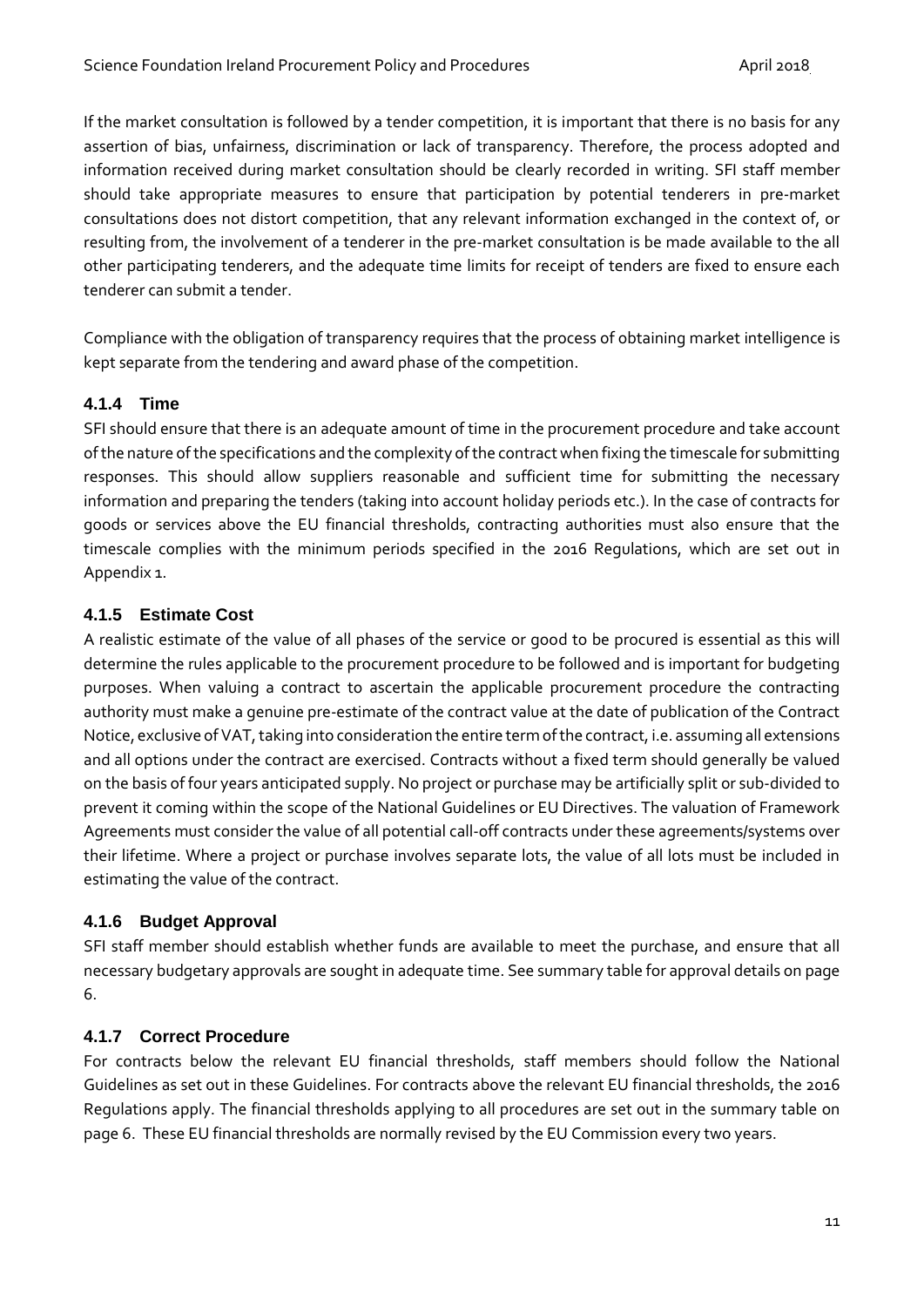# <span id="page-11-0"></span>**4.1.8 Templates**

SFI has a suite of templates and individuals should ensure that the correct template tender documentation is used. If you have any query on which documents to use please contact the Procurement Liaison Officer or Sarah Smithwick, Finance Manager. The Request for Tender/ quote templates are located: S:\SFI\Finance & [Operations\Procurement\SFI Templates Contracts \\_ RFT\\_Model\\_Letters docs](file://///SFI-FILESERVER/Shared/SFI/Finance%20&%20Operations/Procurement/SFI%20Templates%20Contracts%20_%20RFT_Model_Letters%20docs)

# <span id="page-11-1"></span>**4.1.9 Specification**

Specifications should be based on the needs identified in the business case and ensure that the specifications are clear and comprehensive and not discriminatory. Specifications should use generic technical specifications and avoid proprietary brand names.

# <span id="page-11-2"></span>**4.1.10 Documentation**

Tender documents should be prepared, setting out Selection Criteria and Award Criteria and ensuring compliance with the procurement rules. All documents should be checked for completeness, accuracy and consistency prior to issuing. Clarity and completeness at this stage will help eliminate the need for clarifications later. The tender documents must set out all the criteria that will be applied in the award process, together with the relative weightings of each. This is a vital part of the process. These criteria will form the basis against which tenders will be comparatively evaluated and are the key to an objective, transparent award procedure.

# <span id="page-11-3"></span>**4.1.11 Support and Advice**

SFI may wish to liaise with external Procurement specialist and/or OGP in relation to the preparation of their tender documents. All requests should be directed through the Finance Office.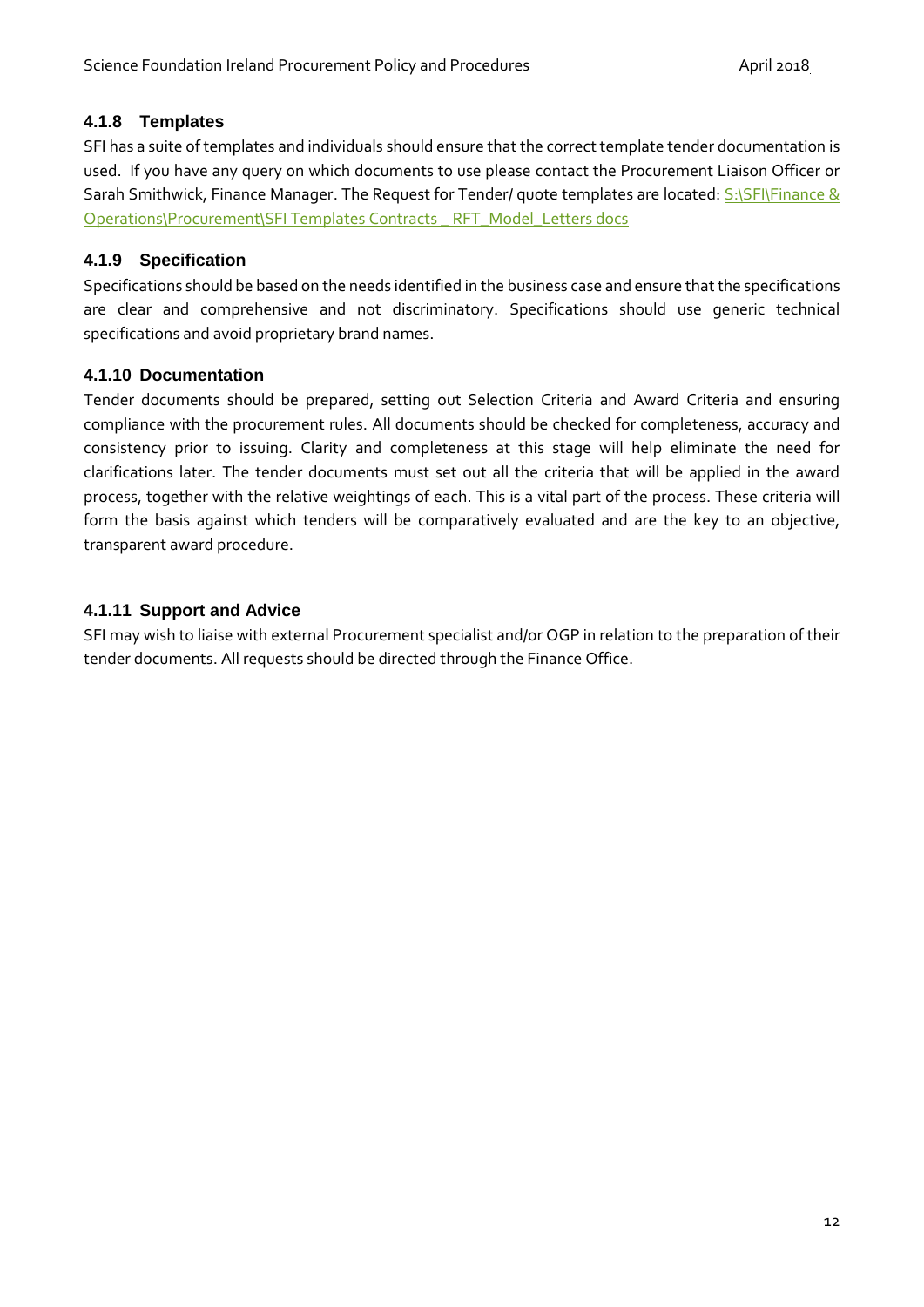# <span id="page-12-0"></span>*4.2 Tendering Phase (National Level)*



# <span id="page-12-1"></span>**4.2.1 Contact Office of Government Procurement**

Before undertaking any procurements, the staff member should contact the Procurement Officer and advise them of the proposed tender. The Procurement Officer will then contact the Office of Government Procurement to see if there are any existing or planned procurement arrangements which may meet their needs. The OGP is also available to provide procedural advice and administrative assistance with any procurement process and this will be agreed in consultation with the Procurement Officer.

# <span id="page-12-2"></span>**4.2.2 Competitive Procedures**

For contracts or purchases below the EU threshold values (which are not "call- off" contracts under a Framework Agreement) the following procurement procedures apply:

- contracts for goods and services with an estimated value of less than  $\epsilon$ 5,000 (exclusive of VAT) can be purchased on the basis of verbal quotes from one or more competitive suppliers (best practice is to seek a minimum of 3 quotes confirmed by e-mail)
- contracts for goods and services with an estimated value between €5,000 and €25,000 (exclusive of VAT) can be awarded on the basis of responses to written specifications (e.g. sent by email) to at least three suppliers or service providers - the Quick Quotes facility on eTenders should be considered as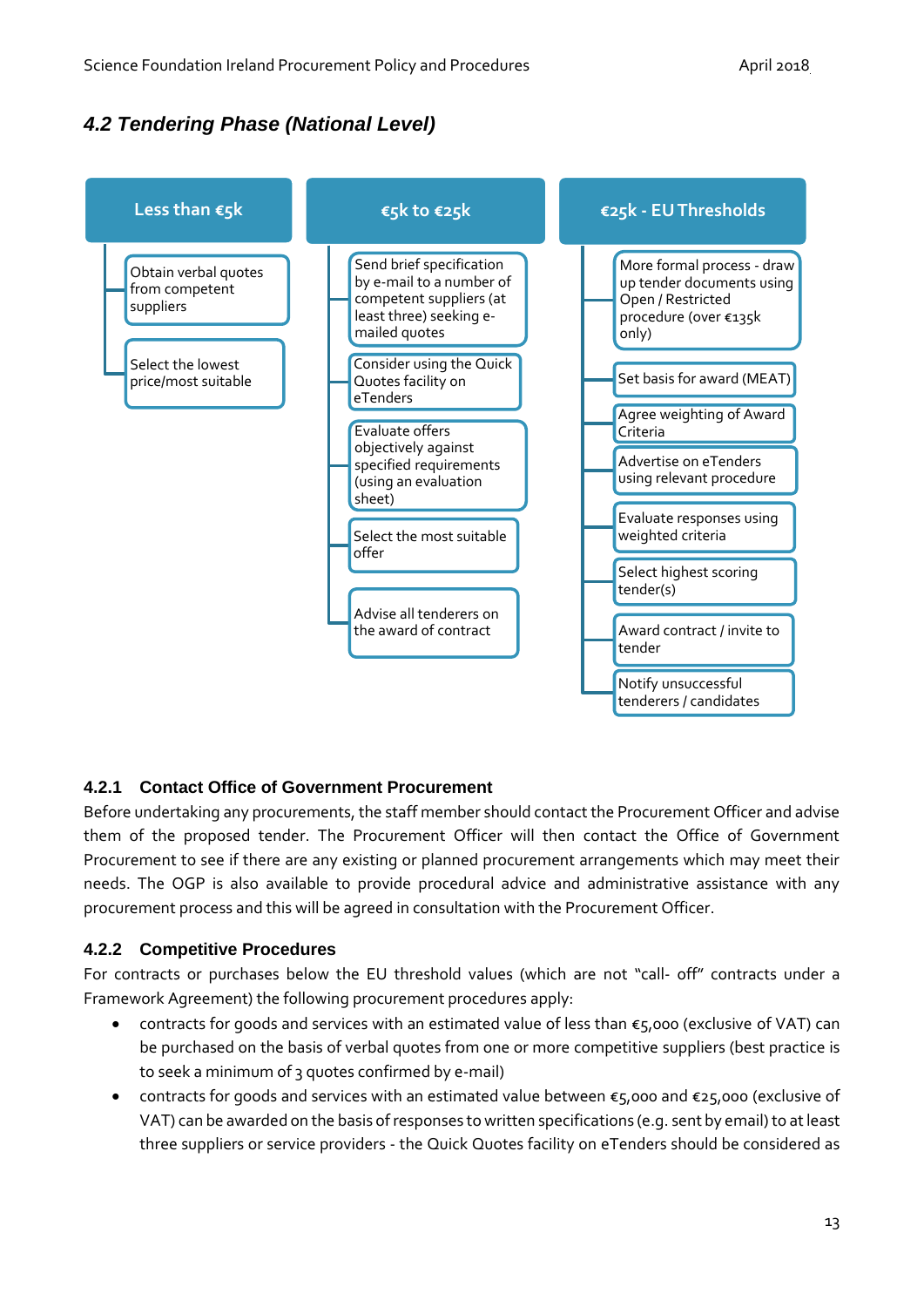it allows a search for appropriate suppliers using CPV codes which match their particular procurement needs and may facilitate this process

• contracts for goods and or services, with an estimated value of €25,000 (exclusive of VAT) and up to the value of €221k should be advertised as part of a formal tendering process on eTenders using the Open Procedure in line with DPER Circular 10/14.

# <span id="page-13-0"></span>**4.2.3 Time Limits**

There are no prescribed time limits in relation to below threshold procedures. However, sufficient time must be permitted for preparation and submission of tenders to allow for genuine competition and SMEs to participate in the tender process. As a general rule it is recommended that **a minimum of 21 days** be allowed for receipt of tenders i.e. contracts over €25k where a more formal tendering process is used.

# <span id="page-13-1"></span>**4.2.4 Tax Clearance**

It is a condition of a contract award that the successful tenderer(s) shall, for the term of such contract(s), comply with all EU and domestic tax laws. Prior to the award of a contract, the successful tenderer is required to supply its Tax Clearance Access Number and Tax Reference Number to facilitate online verification of its tax status by SFI. This is usually done as part of the Self Declaration process. By supplying these numbers the successful tenderer acknowledges and agrees that the contracting authority has the permission of the successful tenderer to verify its tax cleared position online.

In a two-phase tender competition the tax clearance of those candidates who are recommended to go through to the tender stage should be verified prior to being invited to tender stage, and this should be verified again before any award of contract is made.

In relation to payments under Public Sector contracts, SFI is required to verify the tax clearance of contractors prior to making payment.

# <span id="page-13-2"></span>**4.2.5 Evaluation**

In relation to larger contracts (with an estimated value of €25,000 and above), the tender evaluation should be carried out by a team with the requisite competency.

- A minimum of two staff is required to evaluate quotes below €25k, where it is considered preferable to have an evaluation committee.
- A minimum of three staff, one of whom should be independent i.e. from outside of the tendering department, is required to evaluate published tenders. A member of the Procurement Department may form part of the evaluation team. A Chair for the evaluation must be nominated.

All evaluation team members are required to sign both a Confidentiality form and a Conflict of Interest statement. See Appendix 2 and 3 for a copy of the relevant forms.

Transparency and objectivity is achieved using the weighted criteria, including price, which allows a comparative assessment of tenders under each criterion. All tenderers should be informed of the result of a tendering process without delay.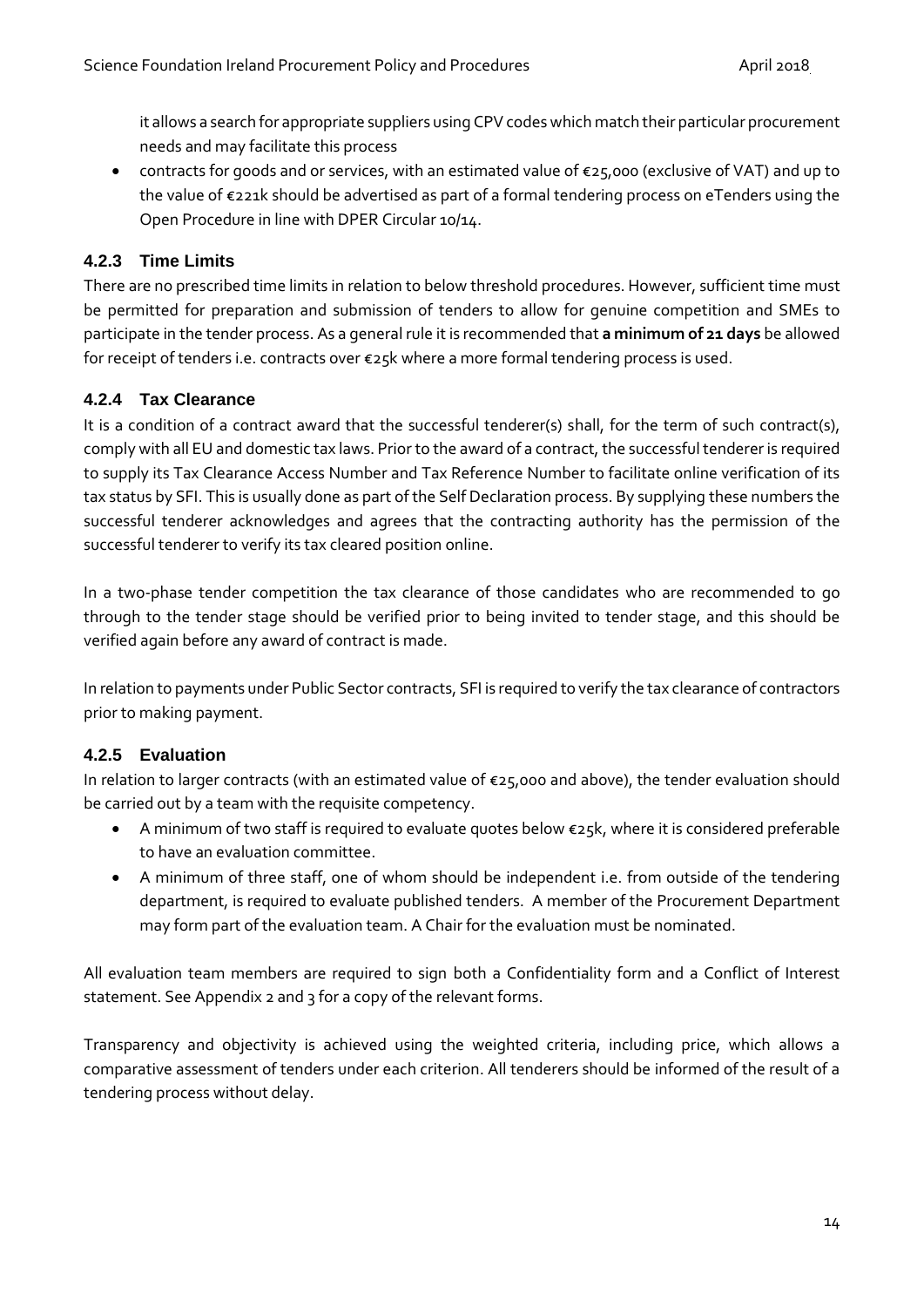# <span id="page-14-0"></span>**4.2.6 Approval to make Award**

Prior to the issue of notification letters to the tenderers staff must ensure that the relevant approval is in place. See the SFI funding and procurement thresholds table for details of the appropriate authorisation levels.

On receipt of approval, in writing, notification letters can be prepared.

# <span id="page-14-1"></span>**4.2.7 Notification**

Where formal tenders have been received in a below threshold competition, all tenderers should be informed of the outcome as soon as possible after an award decision has been taken. Appendix 5 contains template letters for notifying successful and unsuccessful tenderers in such cases.

It is the policy of SFI to give constructive feedback to unsuccessful tenderers. This encourages better tenders in the future and promotes competition in the market. From the point of view of tenderers this provides reassurance about the integrity of the process and helps them to understand and operate the different procedures and practices that apply in the Public Sector.

Care should be taken to ensure that confidential information such as the identity of other unsuccessful tenderers, prices or pricing strategies of other tenderers or information that could compromise the competitive situation or infringe the intellectual property rights of others, is not disclosed.

Appendix 5 contains a set of Model Letters for use in relation to below EU threshold Competitions.

# <span id="page-14-2"></span>**4.2.8 Publication of Award Notices**

It should be noted that under DPER Circular 10/14 buyers are required to publish Contract Award Notices for all contracts over €25,000 on eTenders on completion of the award.

# <span id="page-14-3"></span>*4.3 Tendering Phase – Above Threshold – EU Rules*

# <span id="page-14-4"></span>**4.3.1 Contact Office of Government Procurement**

Before undertaking any procurements, the staff member should contact the Procurement Officer and advise them of the proposed tender. The Procurement Officer will then contact the Office of Government Procurement to see if there are any existing or planned procurement arrangements which may meet their needs. The OGP is also available to provide procedural advice and administrative assistance with any procurement process and this will be agreed in consultation with the Procurement Officer.

# <span id="page-14-5"></span>**4.3.2 General Regime**

The procurement of all goods and most services contracts require the full application of the public procurement rules in the 2016 Regulations as set out below. It is a legal requirement that contracts with estimated values equal to or above the EU thresholds must be advertised in the OJEU (which may be accessed via eTenders) and awarded in accordance with the provisions of the 2016 Regulations. Any infringement of the terms of the Regulations can have serious legal and financial consequences for SFI.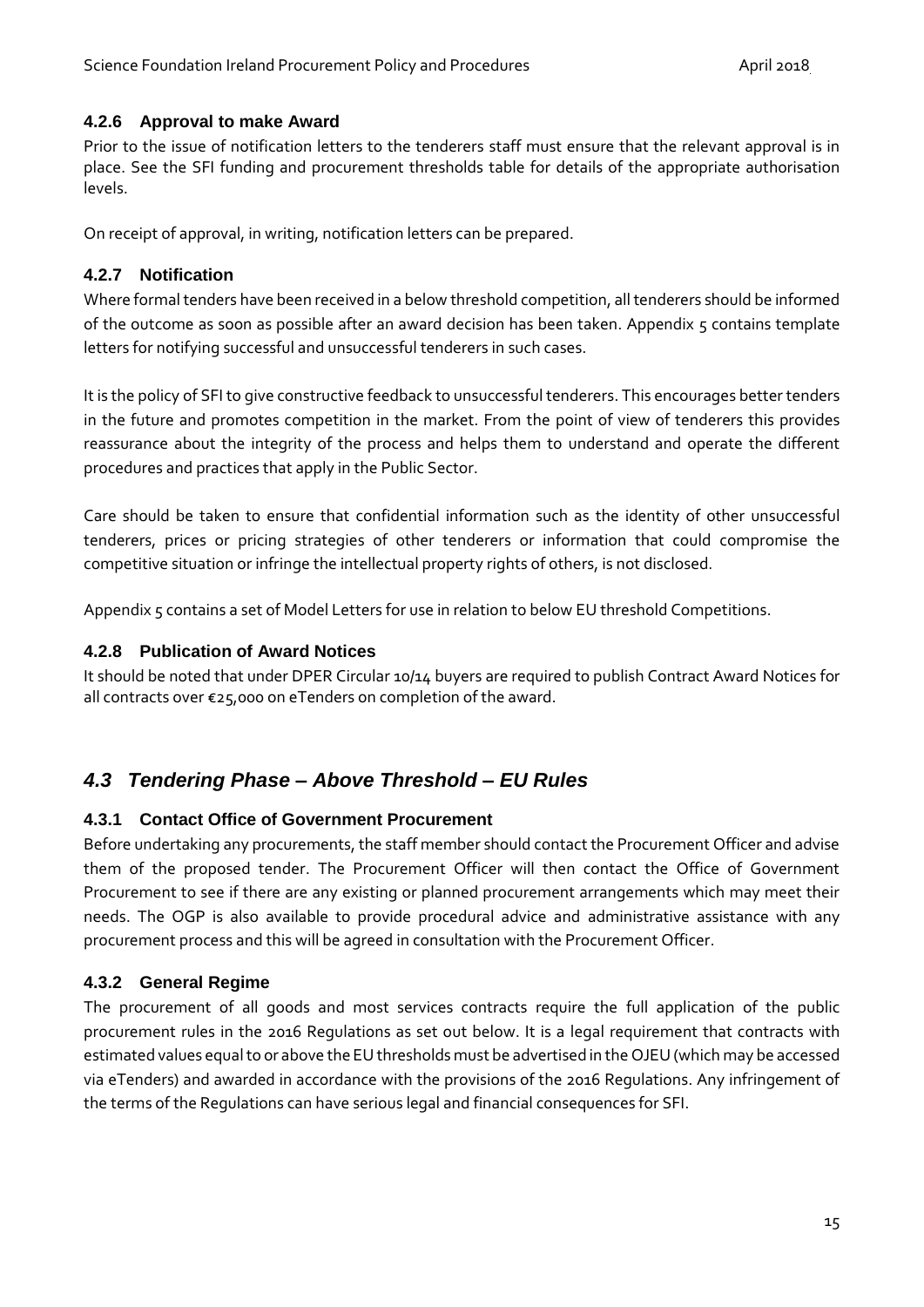The 2016 Regulations also introduced a simplified award regime (a "light-touch" regime) for certain services, notably health, social, educational and cultural services, to take into account the specific nature of these services. *Please contact the Procurement Officer to determine if your service qualifies under Light Touch Regime.* 

# <span id="page-15-0"></span>**4.3.3 Publication of Notices**

Standard OJEU Notices are available on eTenders and can be processed through eTenders which automatically transmits to the OJEU. The accurate completion of the publication notices is crucially important. All OJEY notices will be carried out by the Procurement Officer or SFI's Procurement Consultant Agency.

# <span id="page-15-1"></span>**4.3.4 Prior Information Notice (PIN)**

It is the policy of SFI to publish a Prior Information Notice (PIN) in the OJEU setting out their intentions with respect to planned procurements. The PIN is normally submitted at the start of the budgetary year and sets out the categories of goods and services likely to be procured during the year. The period covered by the PIN cannot not be more than 12 months from the date on which it was published.

A PIN can be used in two scenarios:

- A market finding exercise SFI cannot then avail of shortened timelines
- Notification to the market with a view to availing of shortened timelines.

To avail of the shortened timelines the relevant PIN must contain the information listed in Part 2 of Schedule 3 of the 2016 Regulations, including that the PIN was published between 35 days and 12 months before the contract notice. Publication of a PIN does not commit contracting authorities to purchasing or proceeding with a project if circumstances change. The purpose of a PIN is to alert the market to the upcoming procurement opportunities and it is intended as an aid to transparency for the benefit of suppliers. To follow up the publication of a PIN with a Contract Notice will be required, when they are ready, to carry out the procurement exercise.

# <span id="page-15-2"></span>**4.3.5 Contract Notice**

Contract Notices are generally used as the means of calling for competition in respect of all procedures and should be published in the OJEU (which may be accessed via eTenders). Contract Notices set out the key details of the procurement process and the type of contract being advertised.

*Please note that when OJEU notices are sent for publication, they will not appear on etenders for a few days as they are now required to appear at the same time on both sites. When the contract notice is published on OJEU it will also appear on the etenders site.*

# <span id="page-15-3"></span>**4.3.6 Contract Award Notice**

Within 30 days of the award of a contract or Framework Agreement a Contract Award Notice must be sent to OJEU via eTenders. The information which is required to be provided in the Contract Award Notice is set out in Part 4 of Schedule 3 of the 2016 Irish Regulations. The obligation to publish a Contract Notice in the OJEU extends only to the award of the Framework Agreement itself and does not apply to the award of specific contracts under the Framework. However, in line with DPER Circular 10/14, contracting authorities are required to publish all Contract Award Notices over €25,000 on the eTenders website on completion of the award. This is a separate step to publishing on the OJEU aimed at facilitating measurement of SME participation in public procurement.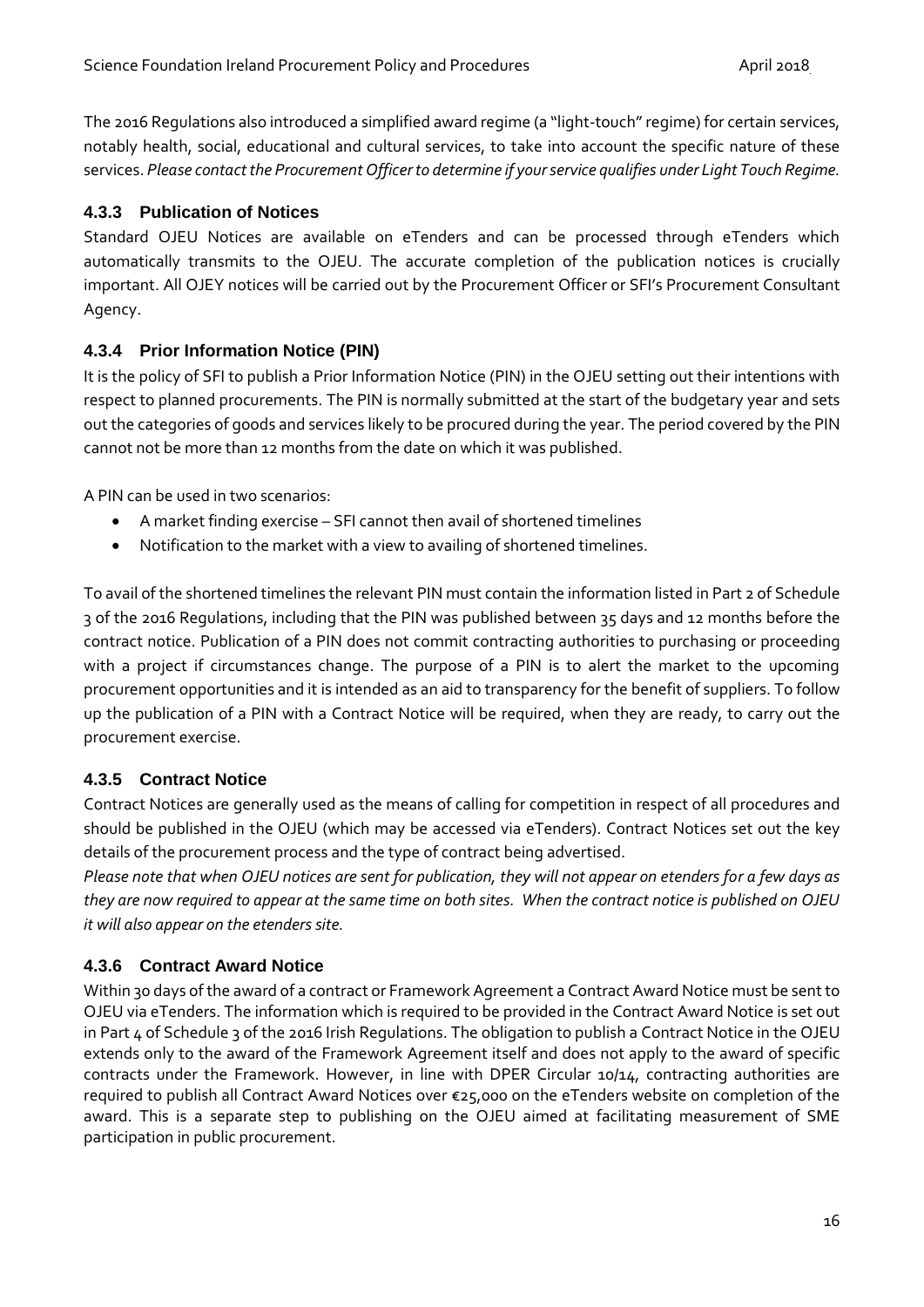Where you have a concern over the nature of information required in a Contract Award Notice where its release would impede law enforcement, be contrary to the public interest, would harm the legitimate commercial interests of a particular tenderer or may prejudice fair competition between tenderers, please contact the Procurement Officer.

# <span id="page-16-0"></span>**4.3.7 Minimum Time Limits**

For contracts above the EU thresholds, minimum time-limits are set down for the different stages of the particular contract award procedure chosen in the 2016 Regulations. The time limits in the 2016 Regulations are minimum time limits, you should take into account the complexity of the tender and the volume of information that the tenderers are required to submit when setting any time limits. The revised minimum time limits are set out in Appendix 1.

# <span id="page-16-1"></span>**4.3.8 Receipt and Opening of Tenders**

Personnel should ensure that the tenders are opened promptly after the closing deadline. SFI opening procedures should be adhered to for opening tenders to prevent any risk of abuse or impropriety at this stage of the procurement process.

Where tenders are not received electronically a formal opening of tenders received must take place. At least two SFI staff members should open the tenders. When tenders are opened, they should be date stamped and initialled. The pages containing pricing details should be stamped and initialled. Tenders received after the tender deadline should be rejected and returned to their owners, with their arrival time recorded. Tenderers cannot submit modifications to their tenders after the closing date for receipt of tenders. The stamped and initialled prices are the prices that must be used in determining the price of the tender. A report on the tenders received, those present at the opening of the tenders, and details of any tenders rejected and the reasons for the rejection should be produced, signed off at the appropriate level and placed in the project file.

eTenders facilitates the tracking of electronically received tenders and may be used for receipt and processing of tenders.

# <span id="page-16-2"></span>**4.3.9 Selection Criteria**

Where suppliers are not excluded from tendering for reasons based on the exclusion grounds, they are assessed based on information concerning their suitability to pursue a professional activity, economic and financial standing and/or as technical capacity and ability. At this stage only the supplier's ability to perform the contract is being considered and not whether they have made the best offer or not.

For Open Procedures, all tenderers that meet the Selection Criteria have a right to have their tenders evaluated at the award stage.

For two stage procedures (Restricted, Competitive Dialogue, Competitive Procedure with Negotiation, and Innovation Partnership), a limited number of candidates may be invited to tender (or negotiate) based on the Selection Criteria but this must be stated in the Contract Notice. Candidates have a right to be advised of the reasons they have not met the Selection Criteria. Records should be kept of this notification in line with SFI's obligations under Regulation 84.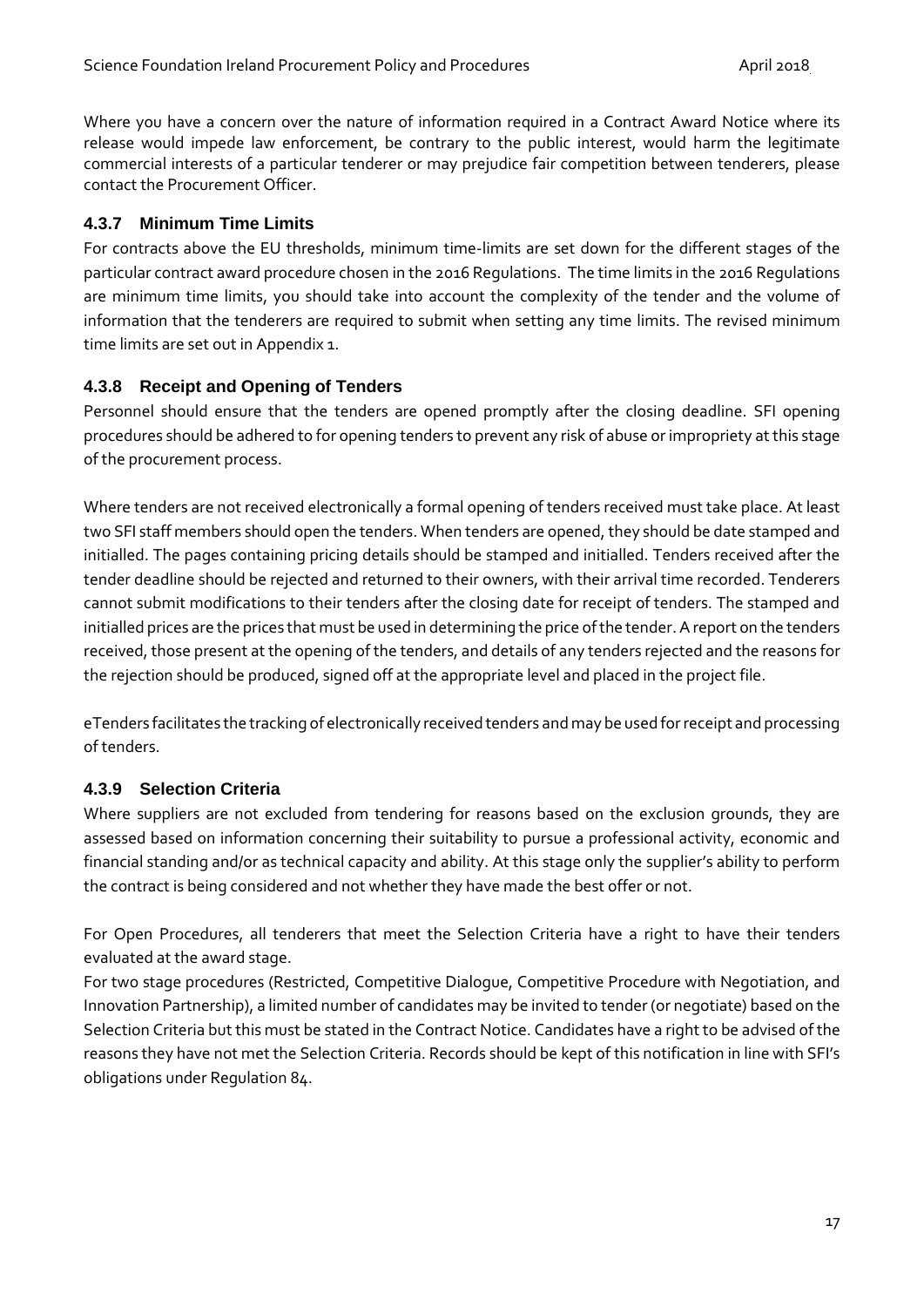# <span id="page-17-0"></span>**4.3.10 Economic and Financial standing**

The assessment of a tenderer's economic and financial standing is a key part of any procurement process because SFI must be reasonably satisfied that a contractor will have the necessary economic and financial capacity to carry out any contract which may be awarded.

Establishing the appropriate Selection Criteria that are relevant and proportionate to the subject matter of a particular contract is a matter for the staff member but might include a minimum yearly turnover.

Any such requirements should be related and proportionate to the subject-matter of the contract. In particular, the turnover requirement should normally not exceed twice the estimated **annual contract/framework value**. However, in duly justified circumstances, it is possible to apply higher requirements.

Tenderers are asked to confirm by way of their completed ESPD/ Self declaration that they meet the minimum standards required by the contracting authority. They will generally be required to produce the necessary documentation (e.g. bank statements, audited accounts, proof of professional indemnity, etc.) only when provisionally short-listed in a Restricted Procedure or provisionally chosen as the successful tenderer in an Open Procedure. However, they can be asked for this documentation at any stage in the procurement process where this is necessary for the proper conduct of the procurement process.

# <span id="page-17-1"></span>**4.3.11 Professional and Technical Capacity**

Where a tenderer's professional and technical capacity is being evaluated, you may request information, (e.g. a list of the main services provided by the tenderer over the past three years – previous experience) to show that the tenderer possesses the required professional and technical capacity to carry out the contract and that it possesses the necessary human and technical resources and experience to perform the contract. Where experience is specified as a selection criterion, it should not be framed in such a way as to unduly narrow a field of eligible tenderers (by specifying an exact work type or industry) or constitute a barrier to non-national tenderers.

You may consider the previous experience of individuals in the case of a start-up business that has yet to establish a track record as a business entity. Where particular profiles of technical ability (i.e. educational and professional qualifications) are required, you should request copies of the curriculum vitae of the tenderer's proposed project team for assessment against the required technical profiles.

*You can choose to evaluate CVs and people's experience (specifically if technical requirements) to carry out the required service at either the selection or award stage BUT NOT AT BOTH STAGES. You must ensure that in evaluating curriculum vitae you do so only once.*

# <span id="page-17-2"></span>**4.3.12 Insurance**

It is SFI policy to only require such types and levels of insurance as agreed are proportionate and reasonable in the context of the particular contract. Factors which may be considered by buyers for the supply of goods and general services should include: the risks involved, the value of the contract and the subject matter of the contract. The required insurance coverage will vary from contract to contract. Any requirement for insurance cover must be signalled in the tender documentation.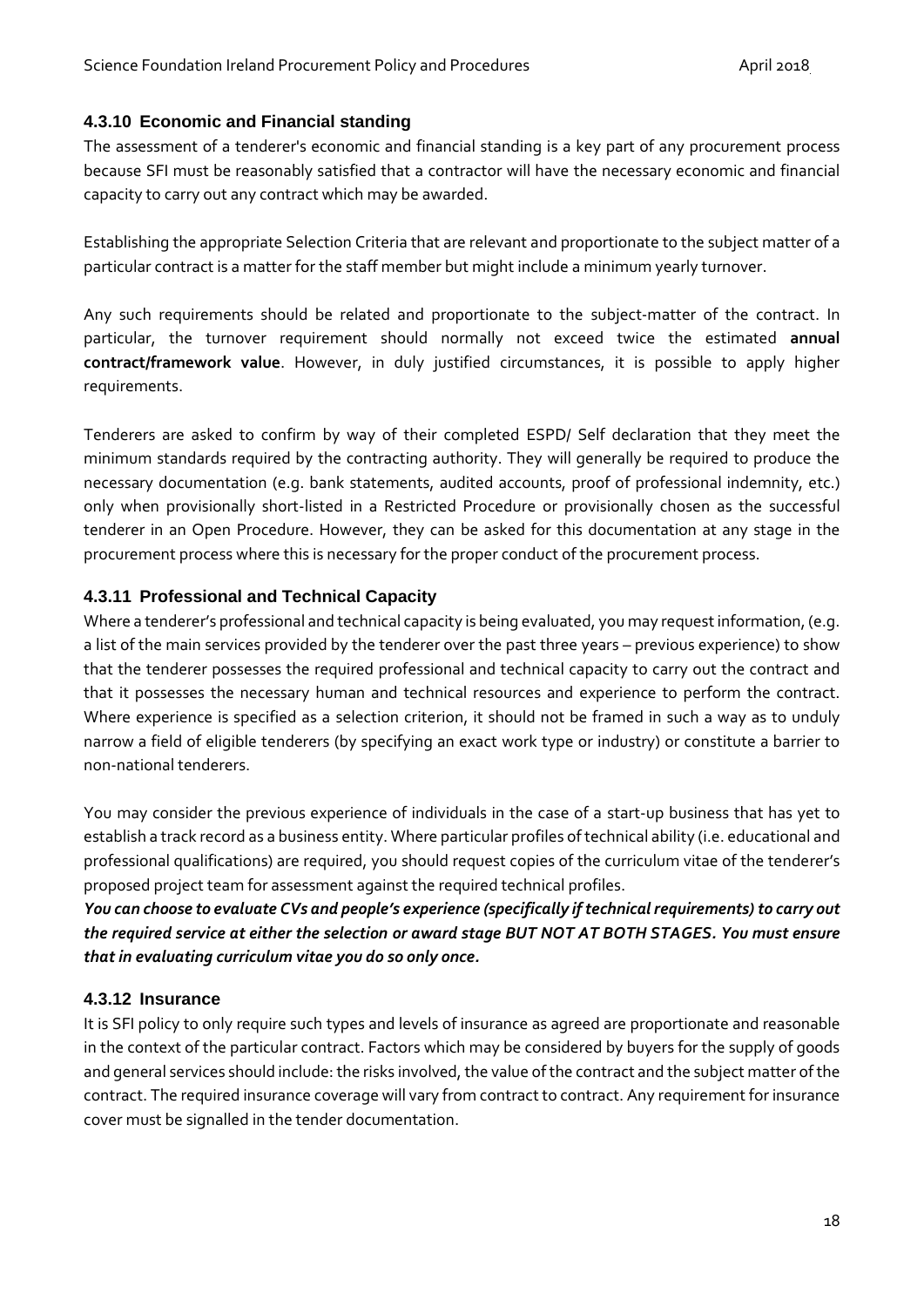Documentary evidence of the required insurance will only be required when a candidate is being assessed for shortlisting in a Restricted Procedure or has been identified as a successful tenderer in an Open Procedure procurement competition. The candidate must demonstrate that it can obtain the relevant insurance in accordance with the requirements set out. The evidence required to pass this criterion is confirmation from an insurance provider that the candidate has the current required level of insurance. Alternatively, if the candidate does not currently have cover at the levels stipulated they must produce evidence from the insurance provider confirming that the candidate can obtain cover at the stated levels if awarded the contract.

# <span id="page-18-0"></span>**4.3.13 Queries**

Candidates / tenderers can raise queries or request clarification from SFI in relation to Tender documentation. The date and time for acceptance of queries is stated in the contract notice and in the tender documentation. Queries are generally submitted via the messaging facility on etenders.

If additional information or material is supplied to a candidate, on request or otherwise, it must be supplied to all candidates / tenderers – this is usually done through the messaging facility on etenders.

# <span id="page-18-1"></span>**4.3.14 Clarification**

Under the 2016 regulations, in certain circumstances you can request the Tenderer to submit, supplement, clarify or complete information where information submitted by a tenderer appears, to you, to be incomplete or erroneous or where specific documents are missing. Please contact the Procurement Officer before seeking any such clarifications from tenderers.

# <span id="page-18-2"></span>**4.3.15 Award Stage**

Where a tenderer meets the Selection Criteria, and otherwise meets the requirements set out in the RFT (i.e. a compliant tender) then their tender is entitled to be given due consideration under the Award Criteria. In the event that the tender then proves to be the most economically advantageous tender under the Award Criteria, you may at any point up to the contract award ask the successful tenderer to reconfirm any of the qualification information.

SFI has at its own discretion decide not to award any contract and to cancel the entire contract award procedure at any time during the procurement process. In doing so it must so notify tenderers of its decision and provide reasons.

The 2016 Regulations provide that the contract should be awarded to the MEAT (most economically advantageous tender). To identify the most economically advantageous tender, the contract award decision should be based on

- price, or cost, using a cost-effectiveness approach such as life-cycle costing, or
- the best price-quality ratio to be assessed on the basis of criteria including qualitative, environmental or social aspects, linked to the subject matter of the contract
- quality only where the cost element is fixed price

The tender documentation must state in the procurement documents the relative weighting which it gives to each of the award criteria. Objectivity and transparency is best achieved by the use of a scoring system or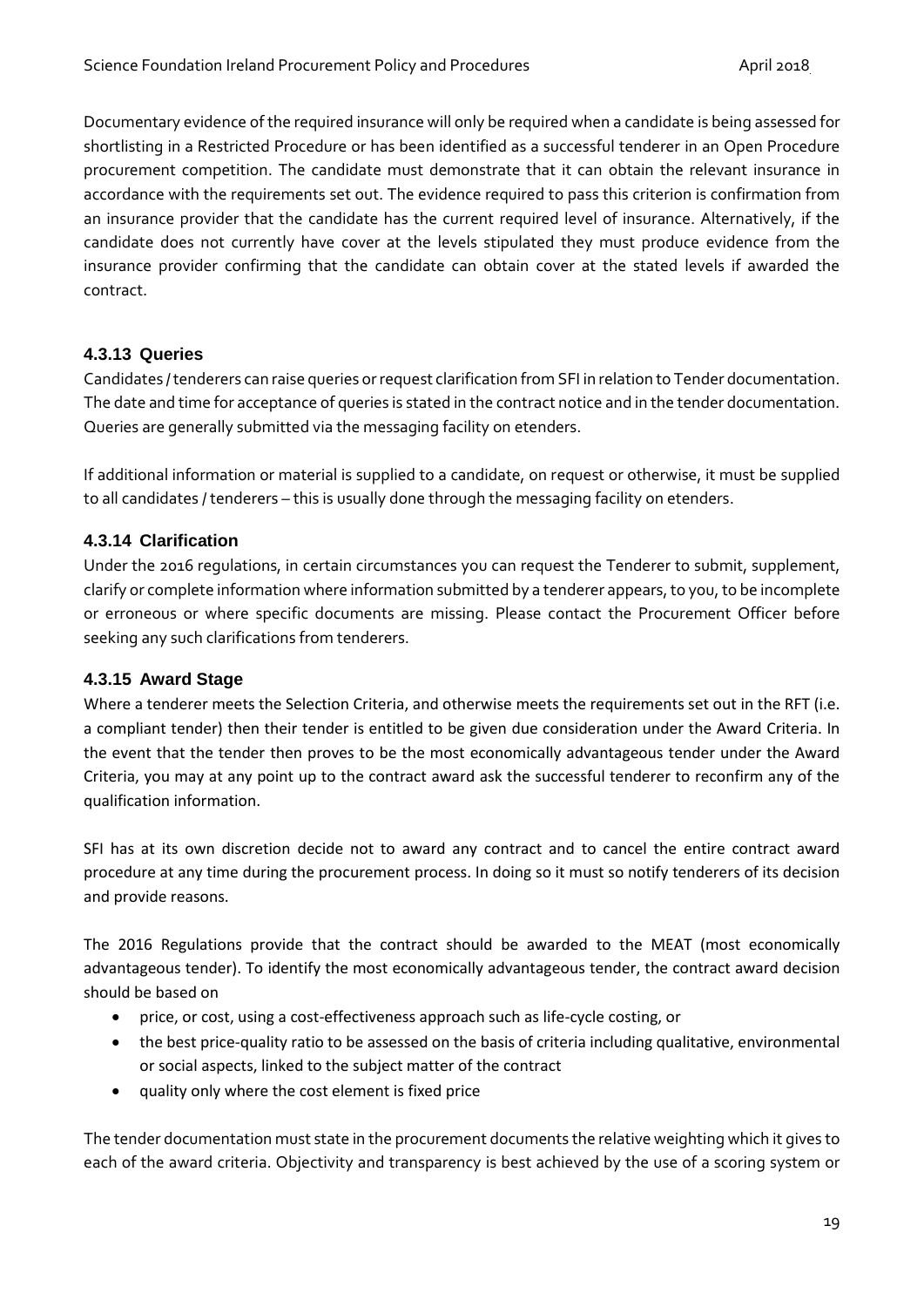marking sheet based on the weighted criteria, indicating a comparative assessment of tenders under each of the award criterion. Sub-criterion may be used and these must also be set out in the tender document including their relative weightings.

# <span id="page-19-0"></span>**4.3.16 Presentations**

In Open or Restricted Procedures, tenderers may be asked to make a presentation on their proposals. These presentations should only be used as an aid to understanding and for purposes of clarification and cannot be scored unless this is stated in the RFT. Such presentations are not an opportunity for "post tender negotiation" on price or specifications. Negotiations of any kind cannot take place where an Open or Restricted procedure are used.

# <span id="page-19-1"></span>**4.3.17 Abnormally Low Tenders**

The 2016 Regulations oblige contracting authorities to investigate tenders they consider abnormally low and to seek explanations from suppliers about the price or cost. In this context, acceptable explanations from tenderers could include:

- the economics of the manufacturing process or the construction method
- the technical solutions chosen
- any exceptionally favourable conditions available to the tenderer

SFI may reject the tender where the evidence supplied does not satisfactorily account for the low price. Rejection is mandatory in cases where SFI has established that the abnormally low price or costs proposed results from non-compliance with all applicable obligations in the fields of environmental, social and labour applying under national and EU law and relevant international conventions at the place where the works are carried out or the services provided. Where it is found that the low price is the result of State Aid, SFI may reject the tender if the supplier is unable to prove that the aid is compatible with EU State Aid rules.

# <span id="page-19-2"></span>**4.3.18 Tax Clearance**

It is a condition of a contract award that the successful tenderer(s) shall, for the term of such contract(s), comply with all EU and domestic tax laws. Prior to the award of a contract, the successful tenderer is required to supply its Tax Clearance Access Number and Tax Reference Number to facilitate online verification of its tax status by SFI. This is usually done as part of the Self Declaration process. By supplying these numbers the successful tenderer acknowledges and agrees that the contracting authority has the permission of the successful tenderer to verify its tax cleared position online.

In a two-phase tender competition, the tax clearance of those candidates should be verified prior to they are invited to tender stage, and this should be verified again before any award of contract is made.

In relation to payments under Public Sector contracts, SFI is required to verify the tax clearance of contractors prior to making payment.

# <span id="page-19-3"></span>**4.3.19 Evaluation**

Examination of tenders should be carried out by a team with the necessary competence.

• A minimum of two staff is required to evaluate quotes below €25k, where an Evaluation Committee is considered necessary..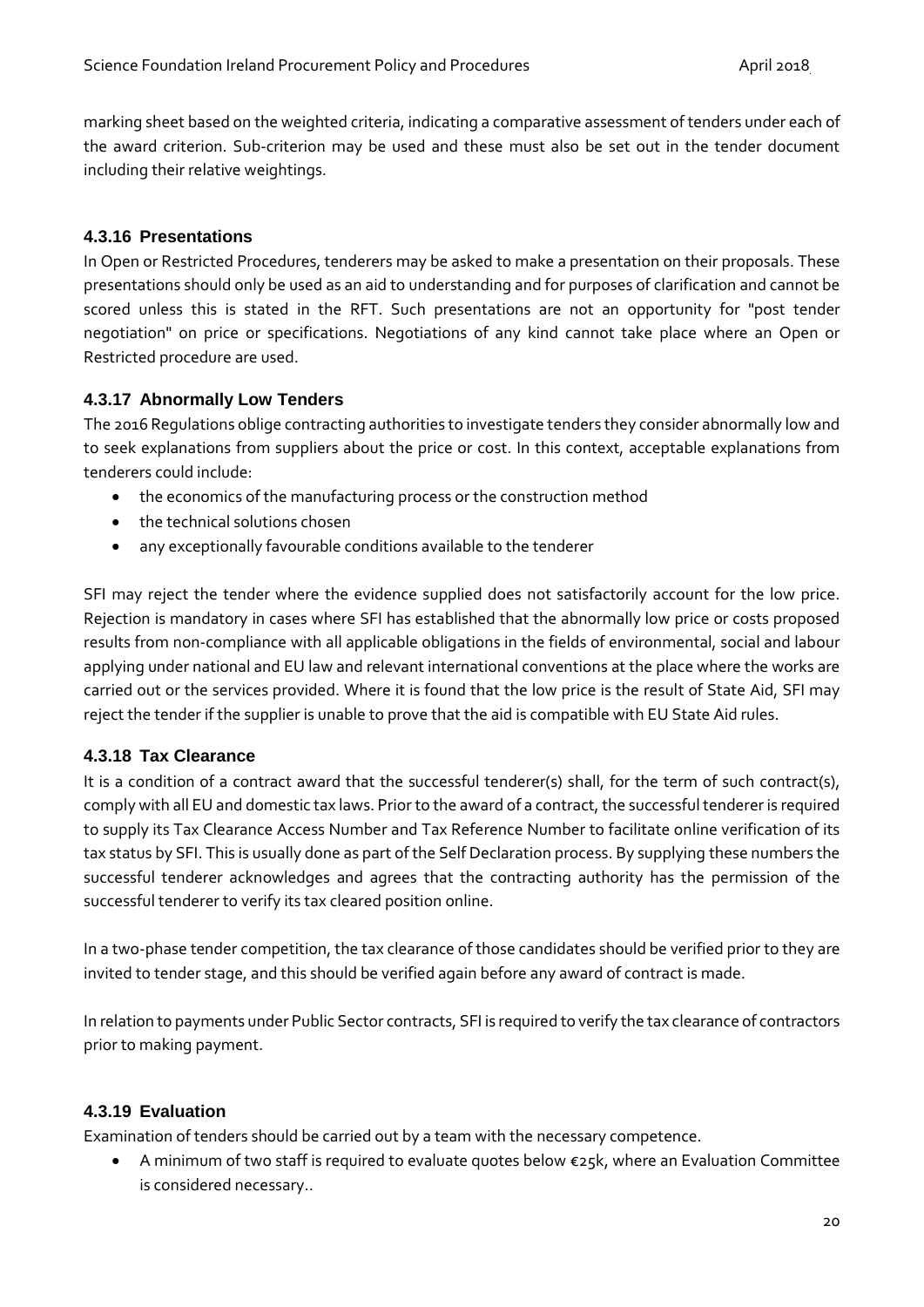• A minimum of three staff, one of whom should be independent i.e. from outside of the tendering department, is required to evaluate published tenders. A member of the Procurement Department may form part of the evaluation team. A Chair for the evaluation must be nominated.

All evaluation team members are required to sign both a Declaration of Confidentiality and a Conflict of Interest statement. See Appendix 2 and 3 for a copy of the relevant forms.

Transparency and objectivity is achieved using the weighted criteria, including price, which allows a comparative assessment of tenders under each criterion. All tenderers should be informed of the result of a tendering process without delay.

The team may include independent representation and external experts can be used in complex evaluations to provide advice or recommendations on the technical aspects of the tenders to the evaluation team. External experts should return to SFI all documentation, materials and notes received or made during the evaluation.

# <span id="page-20-0"></span>**4.3.20 Approval to make Award**

Prior to the issue of notification letters to the tenderers, 'The recommendation to appoint a consultant/company form' must be completed by the Procurement Liaison Officer or Finance Manager. This appointment recommendation must be approved and signed by the relevant Director prior to informing the preferred bidder.

On receipt of approval, in writing, notification letters can be prepared.

All notification letters issued for OJEU level contracts should be signed by the Procurement Liaison Officer or Finance Manager.

# <span id="page-20-1"></span>**4.3.21 Notification and Standstill Period**

As soon as possible after the award decision has been taken, SFI must inform all tenderers of the outcome using a "standstill letter" for above threshold procurements.

You will inform the preferred tenderer, in writing, that it has been identified as the most economically advantageous tenderer, subject to SFI being satisfied with the evidence provided by the preferred tenderer to support its completed Self declaration. SFI will notify the preferred tenderer of the standstill period applicable. They will be the 'tenderer designate' until after the standstill period.

The day after the contract decision notice has been issued the "standstill period" will begin. The standstill period is 14 days where the notice is sent electronically or 16 days where the letter is sent by post. The standstill period will not commence until all relevant letters have been despatched to all tenderers. This period is designed to ensure that the procedures which have been followed are open to review before the conclusion of a contract. The standstill process can be managed via eTenders.

#### **During the standstill period a contract cannot be concluded**.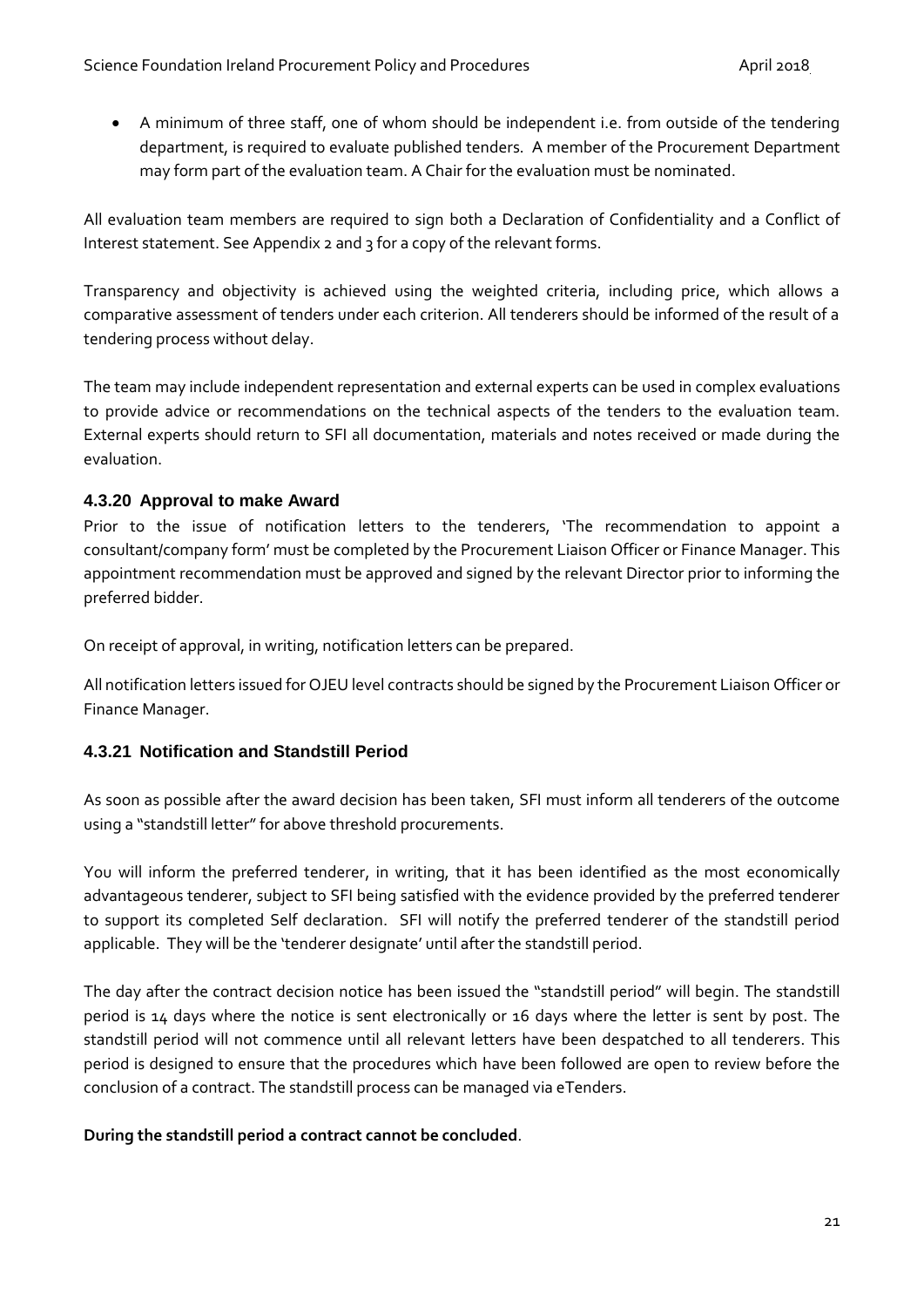Notifications to unsuccessful tenderers must include the following information to be a compliant standstill letter:

- the Award Criteria
- the name of the successful tenderer
- the score of the recipient
- the score of the successful tenderer
- details of the reason for the decision, including the characteristics and relative advantages of the successful tender for each of the award criterion
- confirmation of the date before which SFI will not enter into the contract or Framework Agreement (i.e., the date after the end of the standstill period)

It is not enough to state in a general way that the successful tenderer's response was superior to that of the unsuccessful tenderer; rather the letter should contain reference to specific matters, examples or facts which explain why the decision about relative advantage was made.

Appendix 5 contains a set of Model Letters for use in relation to above EU threshold Open / Restricted Competitions.

# <span id="page-21-0"></span>**4.3.22 Procurement Checklist**

A copy of the completed and signed Procurement Checklist must be retained in the Request for Tender ("RFT") file. A sample checklist for assessing the necessary elements of a Procurement and Contract File is contained in Appendix 4.

Copies of all correspondence regarding the RFT process, queries from consultants and official letters must be retained in the RFT file.

Upon completion of the RFT process the Procurement Checklist must be completed and signed by the Finance Department to confirm that all procurement rules and guidelines have been complied with.

The RFT file and contents, one complete set of the tender submission and original packaging must be retained by the Finance Department, for a period of not less than 8 years, in a central file location. The file location will remain locked and any requests for an RFT file must be made through the Finance Department. All files must be signed in and out.

# <span id="page-21-1"></span>**4.3.22 Managing the Contract**

A contract should be actively and effectively managed and monitored by SFI contract owner. Active involvement in the management of the contract is essential to maximise value for money (VFM).

The following are standard steps that should be followed in managing a contract:

- have a programme of checking goods or services against the contract specification
- ensure that there are regular procedures for reporting and for identifying inadequacies/poor performance and appropriate remedial action maintain a record of supplier performance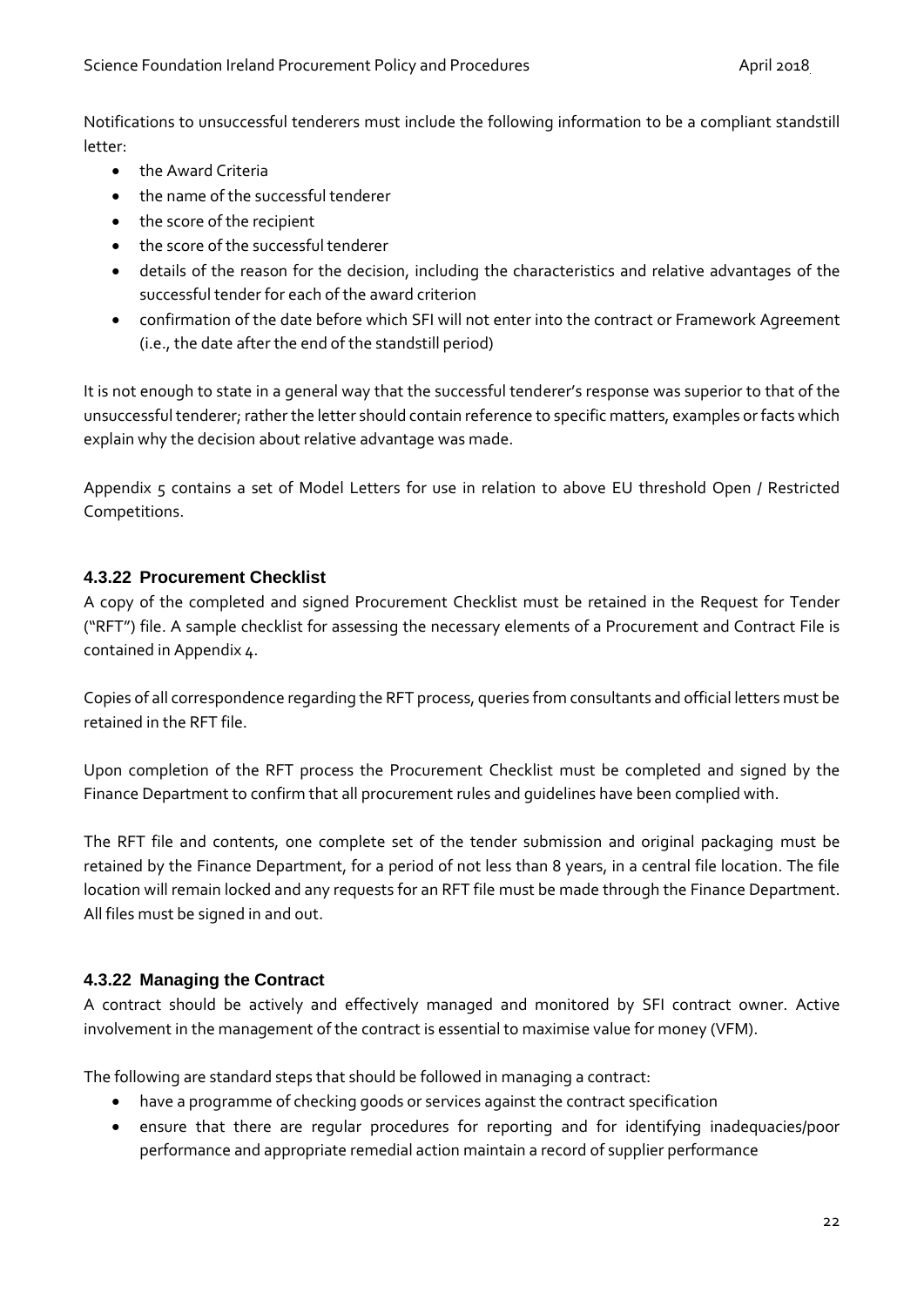• review the whole procurement process at the conclusion of the contract, not just the supplier's performance but also the effectiveness of the earlier stages. This review process can provide information for future procurements in respect of developing and specifying needs, supplier selection and contract management.

# <span id="page-22-0"></span>**4.3.23 Contract modification**

A substantial modification of the provisions of a public contract or Framework Agreement during its term will be considered a new award for the purposes of the 2016 Regulations and will require a new procurement procedure. Substantial modifications are those where the modification renders the contract or Framework Agreement materially different in character from the contract or Framework Agreement initially concluded. One or more of the following conditions must be met for a modification to be substantial:

- the modification introduces conditions which, had they been part of the initial procurement procedure, would have allowed for the admission of other candidates than those initially selected, allowed for the acceptance of a tender other than that originally accepted, or attracted additional participants in the procurement procedure
- the modification changes the economic balance of the contract or Framework Agreement in favour of the contractor in a manner which was not provided for in the initial contract or Framework Agreement
- the modification extends the scope of the contract or Framework Agreement considerably
- a new contractor replaces the one to which the contracting authority had initially awarded the contract in cases other than a review clause or universal or partial succession.

Where the proposed contract modification does not fall within the scope of any of the above please contact the Procurement Officer to discuss options.

# <span id="page-22-1"></span>**4.3.24 Verifiable Audit Trail**

Accurate written records (including computer records) are essential in demonstrating that proper ethical standards have been observed. Therefore, appropriate records should be maintained throughout the procurement process. eTenders provides a detailed audit trail of the procurement process from contract notice through to award notice and contract management.

# <span id="page-22-2"></span>*4.4 Frameworks*

A Framework Agreement is an agreement between one or more contracting authorities and one or more economic operators, the purpose of which is to establish the terms governing contracts to be awarded during a given period, in particular with regard to price and, where appropriate, the quantity. They are in effect umbrella agreements with one or more suppliers or service providers that set out rules under which specific purchases ("call- off" contracts) can be made during the term of the Framework Agreement. The most appropriate use of a Framework Agreement is where a contracting authority has a repeated requirement for goods or services but the exact quantities are unknown.

The benefits arising from Framework Agreements include: administrative savings from reduced duplication of tendering; improved consistency; and enhanced service levels. See Section 2 for use of Government Frameworks.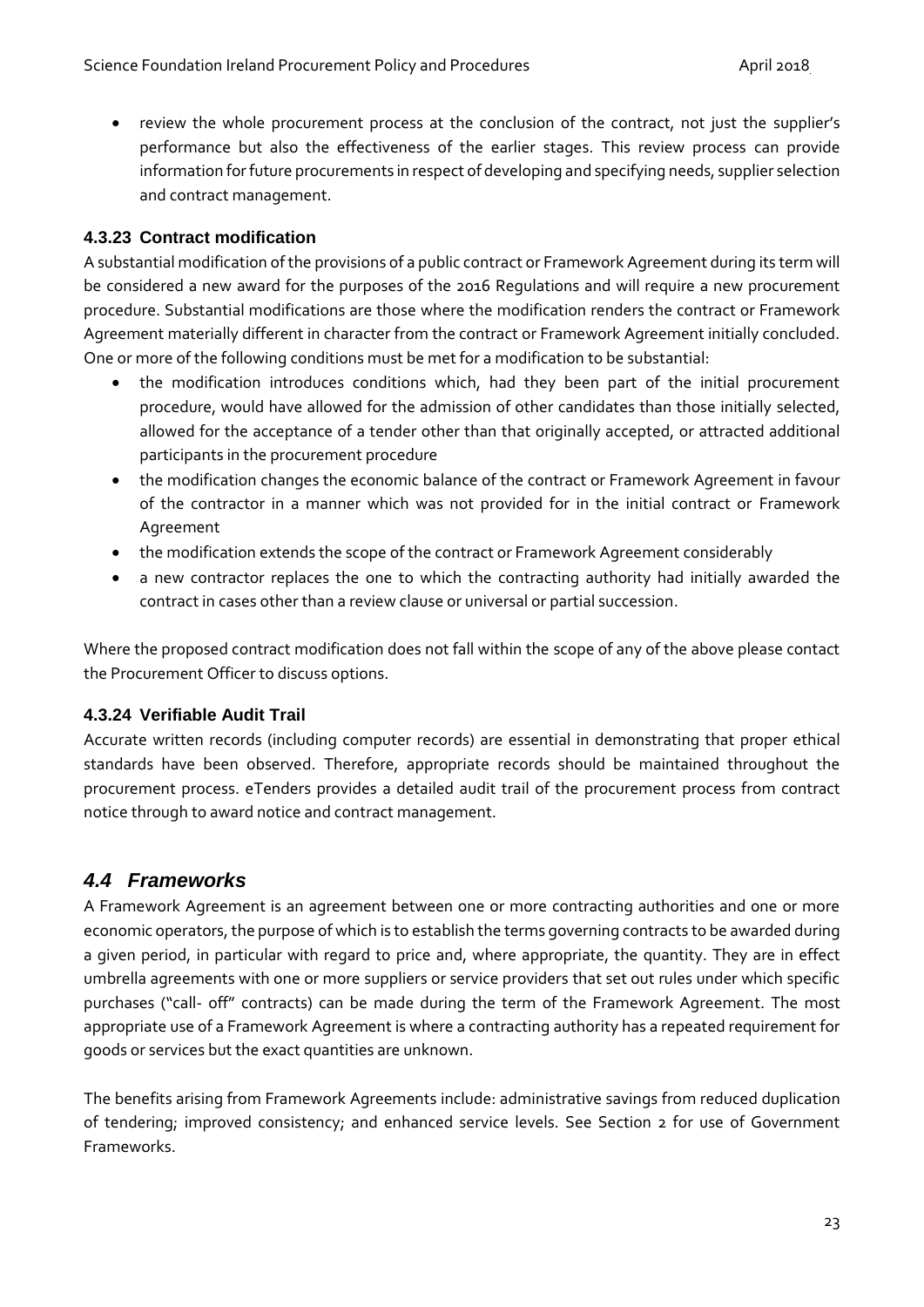The key features of Framework Agreements are:

- they can be placed by an individual contracting authority.
- they can be with a single supplier or multiple suppliers
- "mini competitions" may be held between Framework members as required or Framework clients can directly draw-down goods or services in accordance with the rules set out in the Framework Agreement
- the maximum duration is four years (unless in exceptional circumstances justified by the subject of the Framework Agreement)
- the terms and criteria for awarding contracts under a Framework Agreement must be published at the outset and must not change

The obligation to publish a Contract Notice in the OJEU extends only to the award of the Framework Agreement itself and does not apply to the award of specific contracts under the Framework. However, in line with DPER Circular 10/14, contracting authorities are required to publish all Contract Award Notices over €25,000 on the eTenders website on completion of the award. This is a separate step to publishing on the OJEU aimed at facilitating measurement of SME participation in public procurement.

Contracts awarded under a Framework Agreement may have a completion date after the end of the Framework. It is important, however, that any "overhang" should not act to distort the market.

Although it is possible to use any one of the main competitive procedures to put in place a framework agreement, in practice the Open and Restricted Procedures are more commonly used. This is because the Frameworks are generally more suited to the procurement of straightforward commodity and non-complex purchases. Framework Agreements may also be used for procurements under the EU thresholds.

In awarding a contract under an established Framework Agreement (a "call-off") there are in general two main options:

# **OPTION 1: DIRECT DRAW DOWN**

Awards can be made directly, without re-opening a competition amongst framework members, on the basis of an objective procedure set out in the Framework Agreement. For example, you may opt to use a cascade approach for call-off where a contract is always offered first to the first ranked tenderer at the framework award stage and, if this party is not in a position to perform the contract to the second ranked party and so on. Alternatively, the award of contracts may rotate between framework members in a pre-determined order. Care needs to be taken to ensure that whatever method is used is set out in the Framework Agreement and that it is transparent and objective.

# **OPTION 2: MINI-COMPETITION**

This is where awards are made based on a further competition, inviting all framework members on the framework to participate (a mini-competition). The contracting authority may use the second option of a mini-competition where not all terms governing supply are laid down in the Framework Agreement. This process allows the terms referred to in the specification to be more precisely formulated. This is still subject to the principle that the parties may under no circumstances make substantial amendments to the terms laid down in the Framework Agreement. The call-off contract Award Criteria and the weightings (or weighting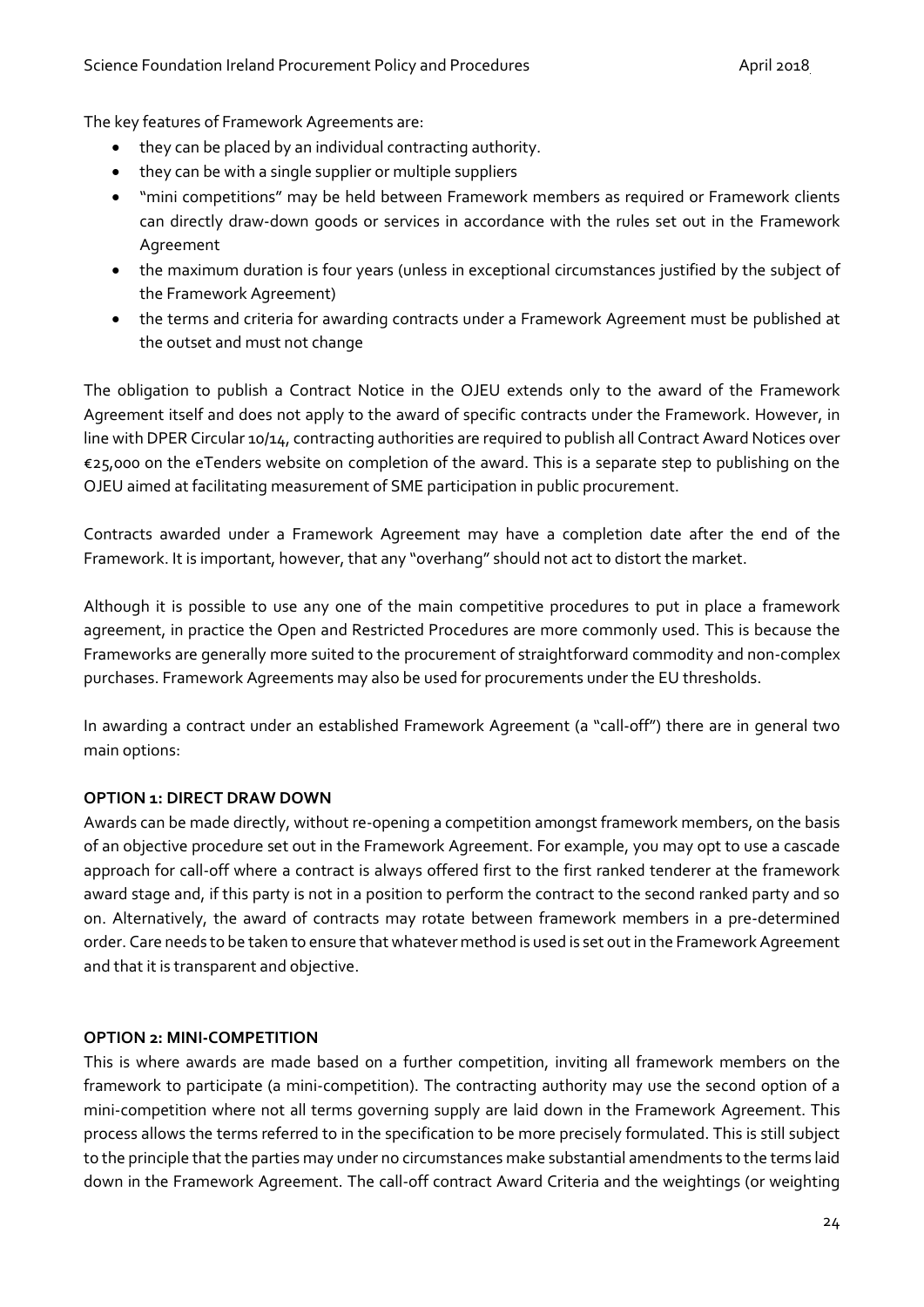ranges) must be clearly stated in the documents sent to framework members in relation to a minicompetition. The mini-competition phase can be fully managed on the eTenders system. All of the framework members on the framework capable of performing the contract must be invited to participate in a mini-competition on this basis. Contracting authorities must fix a time limit for submission of tenders which is sufficiently long enough to allow tenders for a call-off contract to be submitted. Tenders must be submitted in writing and shall not be opened until the timeframe for reply stipulated in the supplemental request for tenders has expired. The contracting authority shall award the call-off contract to the best tender on the basis of the Award Criteria specified in the procurement documents for the Framework Agreement.

# <span id="page-24-0"></span>*5. Types of Procedures*

# <span id="page-24-1"></span>**5.1 Summary of Procedures**

There are six award procedures that contracting authorities may utilise when awarding contracts under the 2016 Regulations as follows:-

| <b>Standard Procedures</b> |                                  | <b>Procedures available with</b><br>justification                                                                                                                                        |  |  |
|----------------------------|----------------------------------|------------------------------------------------------------------------------------------------------------------------------------------------------------------------------------------|--|--|
|                            | <b>Open</b><br><b>Restricted</b> | <b>Competitive Procedure with</b><br><b>Negotiation</b><br><b>Competitive Dialogue</b><br><b>Innovation Partnership</b><br><b>Negotiated Procedure without a Call</b><br>for Competition |  |  |

Whatever procedure is used care should be taken to ensure that project specifications are as open and generic as possible to avoid favouring any one solution or any one party.

The most commonly used procedure is the **Open Procedure**. The advantage of the Open Procedure is that it invites an unlimited amount of offers and, therefore, unlimited competition (unlike other procedures there is no maximum number of participants). Its main disadvantage is the potential administrative burden of having to examine many tender documents. Accordingly, this procedure may not be appropriate for complex procurements.

The **Restricted Procedure** tends to be used where there is a need to pre-qualify suppliers where there is evidence that the number of potential suppliers is very large or where you may want to limit the number of people who will have access to certain confidential and/or sensitive information. The procedure can be used to reduce the number of candidates (and the paperwork) to be examined. The disadvantage of the procedure is that it takes longer and is sometimes more complicated to run.

The **Competitive Dialogue Procedure and the Competitive Procedure with Negotiation** may only be used for works, goods and services contracts where one or more of the following circumstances apply:

- your needs cannot be met without adaption of readily available solutions
- the contract includes design or innovative solutions
- the technical specifications cannot be established with sufficient precision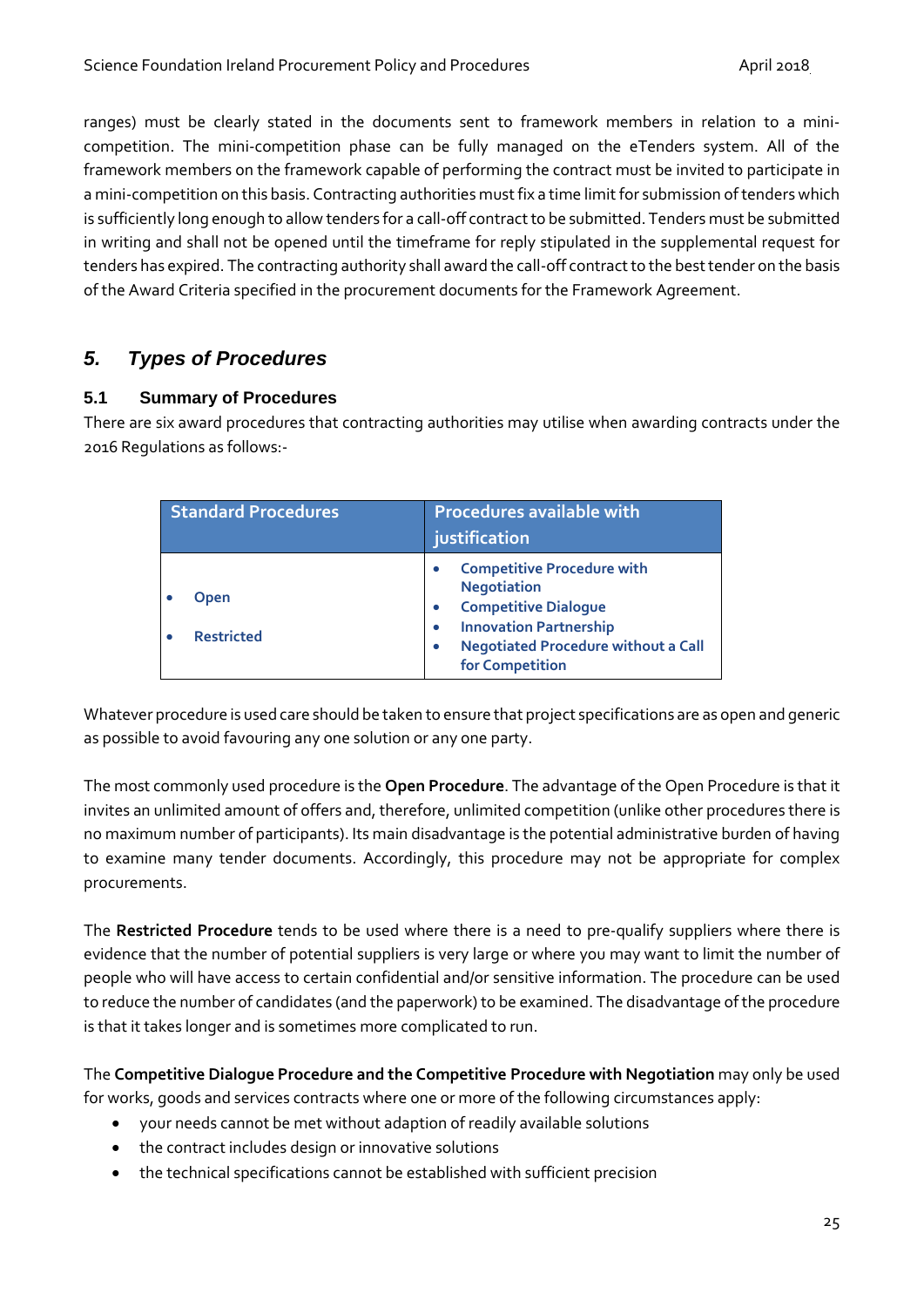- a contract cannot be awarded without prior negotiation because of specific circumstances related to the nature, the complexity or the legal and financial make-up or because of risks attached to the works, goods or services
- in response to an Open or Restricted Procedure where only irregular or unacceptable tenders were submitted

These procedures tend to be used in the case of complex high-value projects where the above conditions are met. They are not intended to be used for off-the-shelf goods and services which are available from many different suppliers on the market. In relation to the difference between the two procedures, the Competitive Dialogue Procedure provides for some clarification and optimisation after the final call for tenders making it much better for highly complex outcome based procurement. It offers a more structured procedure than the Competitive Procedure with Negotiation. However, it offers less scope for negotiating once SFI has identified a solution/solutions for meeting its needs. The Competitive Dialogue procedure can also be very expensive to run both in cash and resource terms.

The **Innovation Partnership** is a new procedure aimed at allowing the development of innovative goods, services or works and the subsequent purchase provided that it corresponds to the performance levels and maximum costs agreed between the contracting authority and the participants.

The **Negotiated Procedure without Prior Publication** can only be used in very limited and narrowly defined circumstances, e.g. where no tenders or no suitable tenders or no requests to participate or no suitable requests to participate have been submitted in response to an Open or Restricted Procedure, or where for technical of artistic reasons, or the protection or exclusive rights, the contract can only be carried out by a particular supplier. The burden of proof is on the contracting authority to justify using this procedure.

It should be borne in mind that the reason for choosing a particular procurement process must be included in the procurement report, required to be produced under Regulation 84 of the 2016 Regulations. In addition, all contract award procedures should include a verifiable audit trail and where a competitive process was not deemed appropriate, this should be clearly recorded.

# **Where a staff member wishes to use a procedure other that the Open or Restricted Procedure they must first consult with the Finance Department.**

A more detailed description of the Open and Restricted procedures is set out below.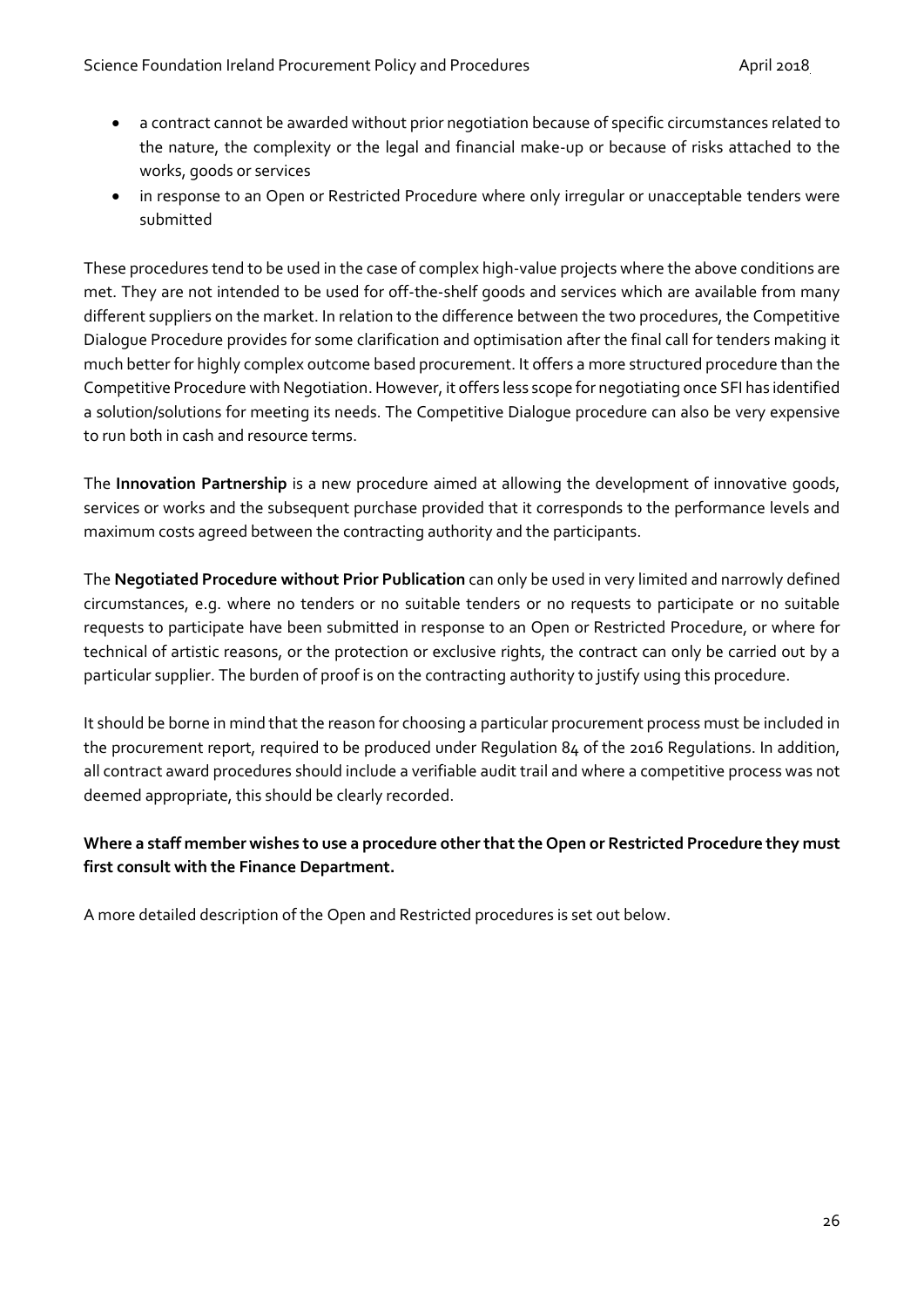#### <span id="page-26-0"></span>**5.2 The Open Procedure**



*Note: If using Self-Declaration seek evidence before making the award*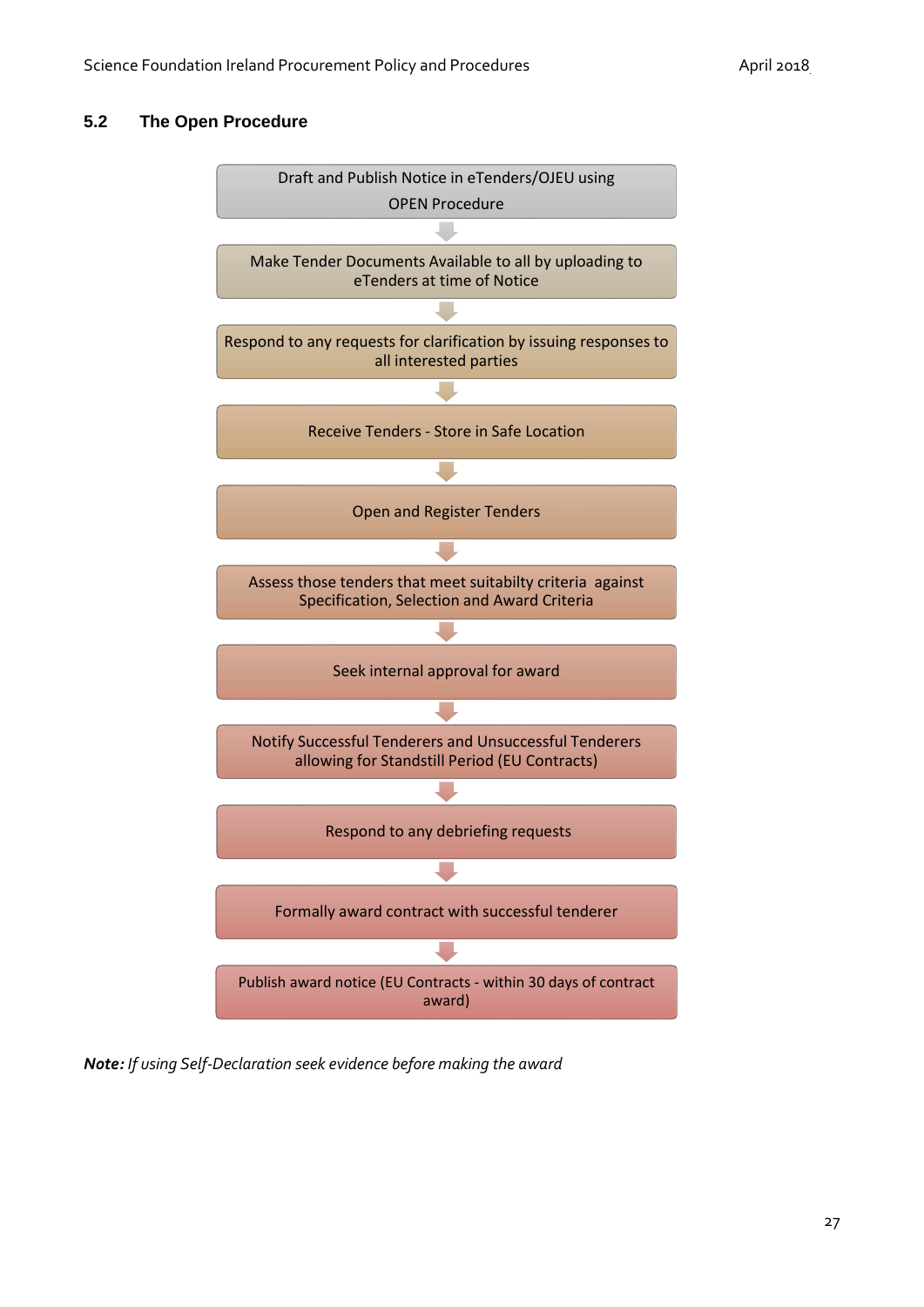The Open Procedure is a single stage procedure where a Contract Notice and Request for Tender document (RFT) is placed in the OJEU (via eTenders). The Contract Notice will clearly state that the contract is being carried out using the Open Procedure. All interested parties may submit tenders.

It is important that the Selection Criteria and Award Criteria are made clear in the Contract Notice and the RFT so that all potential tenderers can understand how the procurement process will be run and how they will be evaluated. Only tenderers who are not disqualified on Exclusion Grounds and meet the Selection Criteria are evaluated against the Awards Criteria set out in the RFT.

The closing date for the receipt of tenders is generally no less than 35 days from the day after the date of dispatch of the Contract Notice to OJEU. Reductions in timescales are available in the following limited circumstances:

- if a Prior Information Notice (PIN) was issued within the relevant timeframe,
- where a state of urgency duly substantiated by the staff member and approved by their Department Manager renders the time limit impractical or
- where public bodies will accept a tender response electronically.

*Please consult the Finance Department if your requirement is urgent – i.e. only became aware of the requirement and there is an immediate need to have a solution in place.*

SFI may seek clarifications in relation to tenders submitted by tenderers.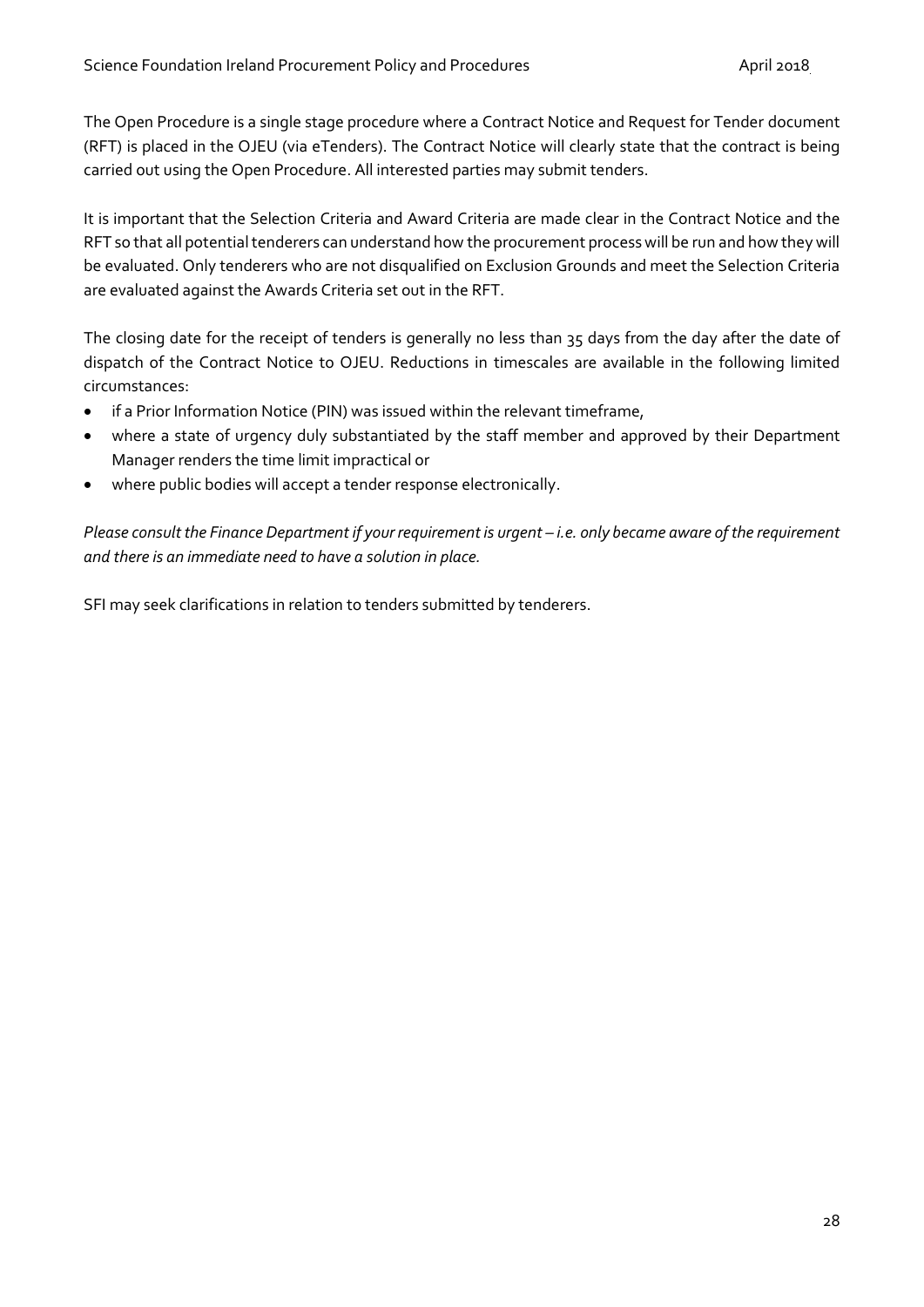#### <span id="page-28-0"></span>**5.3 The Restricted Procedure**

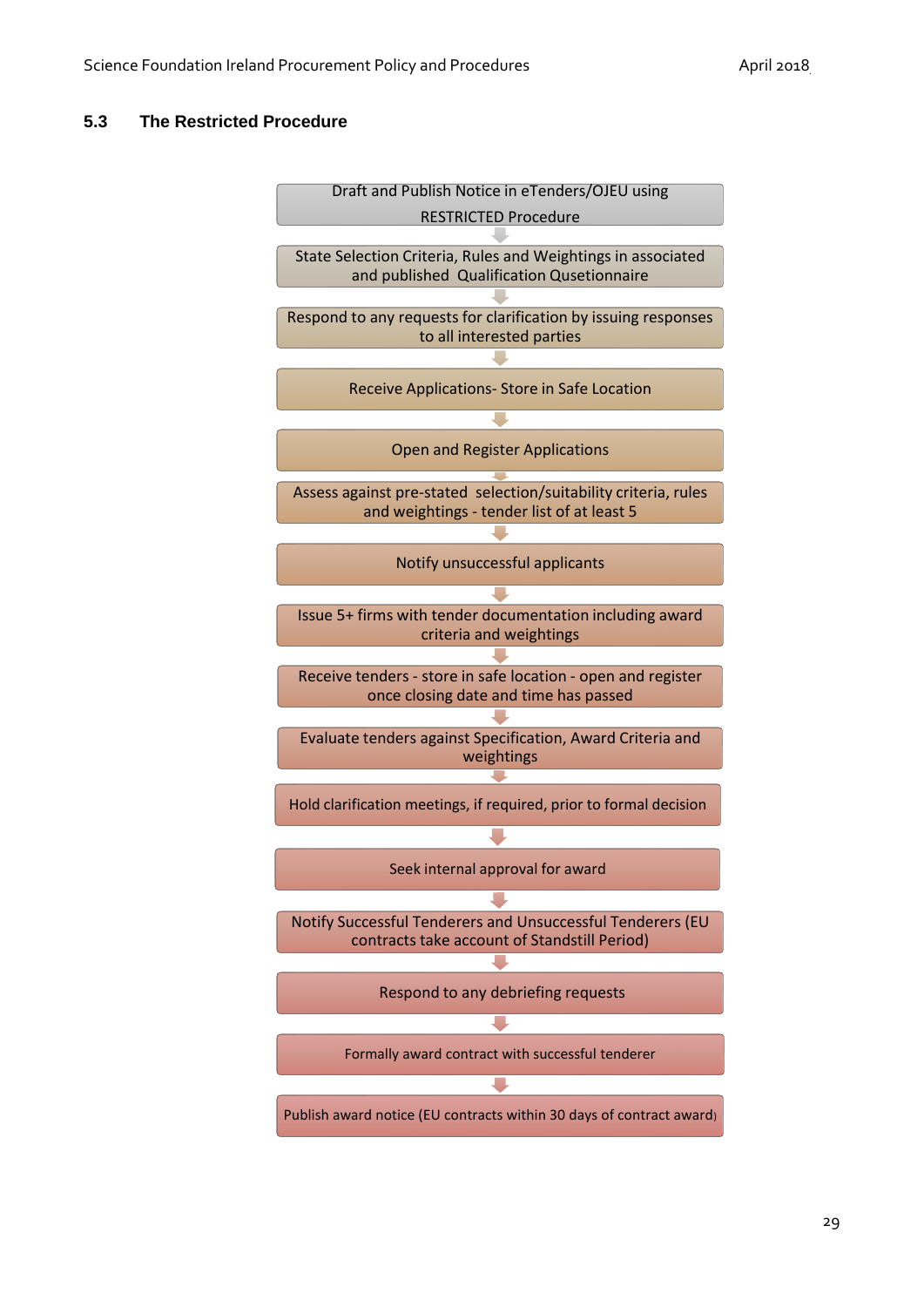The Restricted Procedure is a two-stage procedure, a pre-qualification stage open to all interested parties who wish to submit an expression of interest, and an award stage where candidates shortlisted at the prequalification stage are invited to submit tenders and are assessed against Award Criteria set out in the Request for Tender (RFT).

The first stage requires interested suppliers to submit an Expression of Interest (EOI) and to self-declare that they have met the economic and financial selection criteria. They must submit responses to the technical criteria, which should be evaluated by relevant evaluation team. Interested suppliers must also declare that they are not subject to any of the Exclusion Grounds (set out in Regulation 57 of the 2016 Regulations) and can meet the relevant Selection Criteria set for the competition. Once the Contract Notice is published, suppliers have a minimum of 30 days to submit an EOI and ESPD and if shortlisted a further 30 days for submission of tenders.

The purpose of the Selection Criteria is to assess the capability of each candidate to carry out the required services or provide the required goods. The Contract Notice must state the number of candidates that will be invited to tender e.g. the top five. If this is not done, all candidates who meet the Selection Criteria must be invited to submit tenders. A minimum of five candidates should be invited to tender (provided there is at least this number who meet the Selection Criteria). Unsuccessful candidates should be advised of the reasons they have not been selected. Records should be kept of this notification in accordance with the rules on record keeping and retention of records under Regulation 84 of the 2016 Regulations. If candidates have not been advised at the end of the Selection Stage that they were unsuccessful, then this must be disclosed to them at the Standstill Stage, before the contract is concluded. Candidates who are shortlisted may be asked to provide evidence and supporting documents that they meet Selection Criteria and are not subject to any Exclusion Grounds as set out in their self-declaration prior to being invited to tender.

In the second stage shortlisted candidates are invited to submit tenders and are assessed against the Award Criteria set out in the Request for Tender (RFT) document, i.e. most economically advantageous tender (MEAT).

It is important to bear in mind when using this or any of the other two stage procedures that you must offer unrestricted and full direct access to the procurement documents (RFT and draft contract) from the date of publication of the Contract Notice or the date on which an invitation to confirm interest is sent.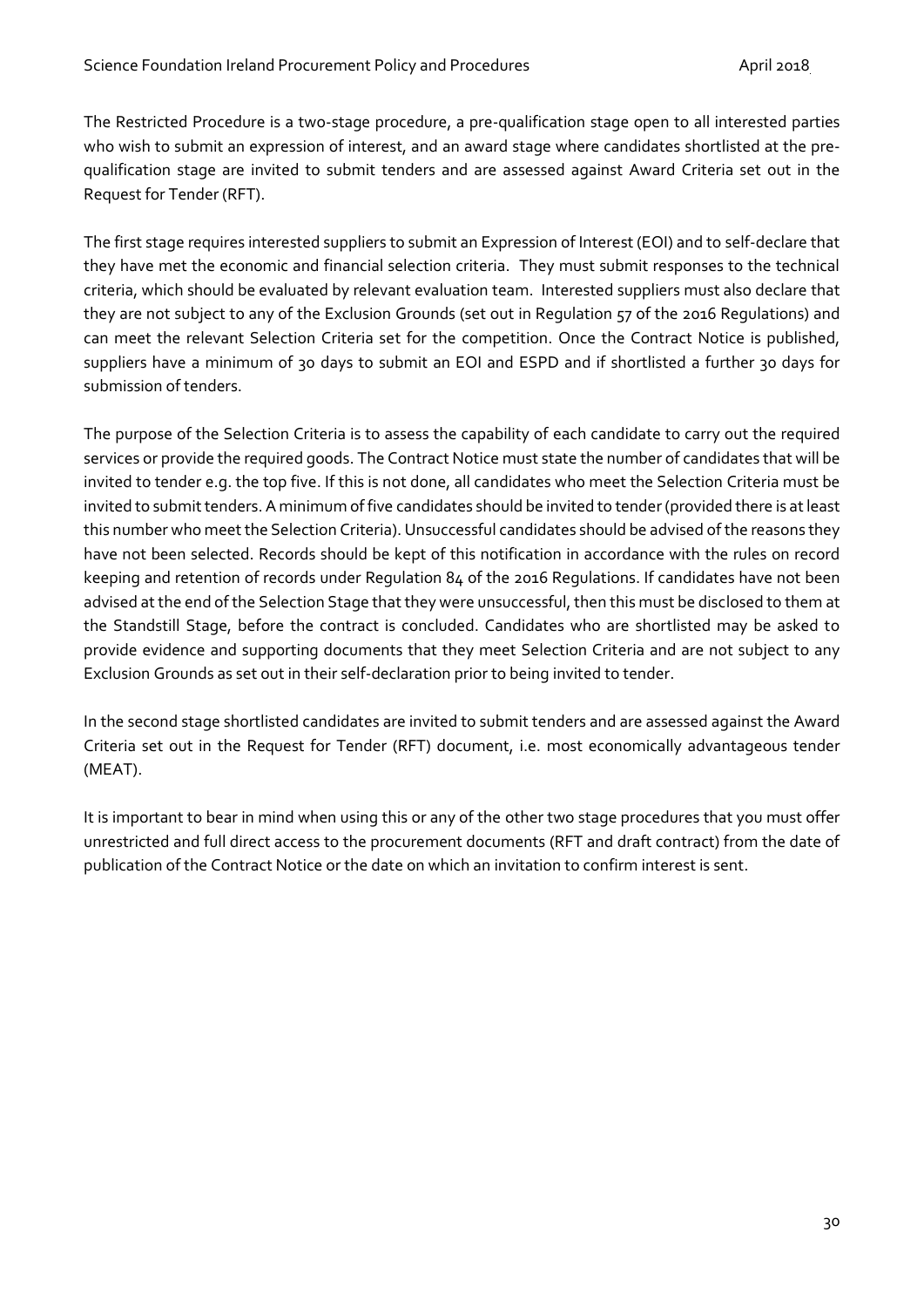# <span id="page-30-0"></span>**Appendix 1 – Procurement Timelines**

#### **a. Below Threshold between €25,000 and €221,000**

There are no prescribed time limits in relation to below threshold procedures. However, sufficient time must be permitted for preparation and submission of tenders to allow for genuine competition and SMEs to participate in the tender process. As a general rule it is recommended that a minimum **of 21 days** be allowed for receipt of tenders where a more formal tendering process is used.

#### **b. Above Threshold EU Rules i.e. over €221,000**

For contracts above the EU thresholds, minimum time-limits are set down for the different stages of the particular contract award procedure chosen in the 2016 Regulations. The time limits in the 2016 Regulations are minimum time limits and contracting authorities should take into account the complexity of the tender and the volume of information that the tenderers are required to submit when setting any time limits.

|                       | <b>Standard time</b> | If Electronic tender | If Urgent * | <b>Where PIN</b> |
|-----------------------|----------------------|----------------------|-------------|------------------|
|                       |                      | permitted            |             | published ^      |
| <b>Open Procedure</b> |                      |                      |             |                  |
| Minimum time limit    | 35 days              | 30 Days              | 15 Days     | 15 Days          |
| for receipt of        |                      |                      |             |                  |
| tenders               |                      |                      |             |                  |
|                       |                      |                      |             |                  |
| Restricted            |                      |                      |             |                  |
| Procedure             |                      |                      |             |                  |
| Minimum time limit    | 30 days              | n/a                  | 15 days     | 30 days          |
| for requests to       |                      |                      |             |                  |
| participate           |                      |                      |             |                  |
| Minimum time limit    | 30 days              | 25 days              | 10 days     | 10 days          |
| for receipt of        |                      |                      |             |                  |
| tenders               |                      |                      |             |                  |

The minimum time limits are set out below

\*This shorter time limit is allowed where a state of urgency duly substantiated by the contracting authorities renders the minimum impracticable

^This shorter tendering time limit is allowed where contracting authorities have published a prior information notice which was not itself used as a means of calling for competition, provided that all of the following conditions are fulfilled: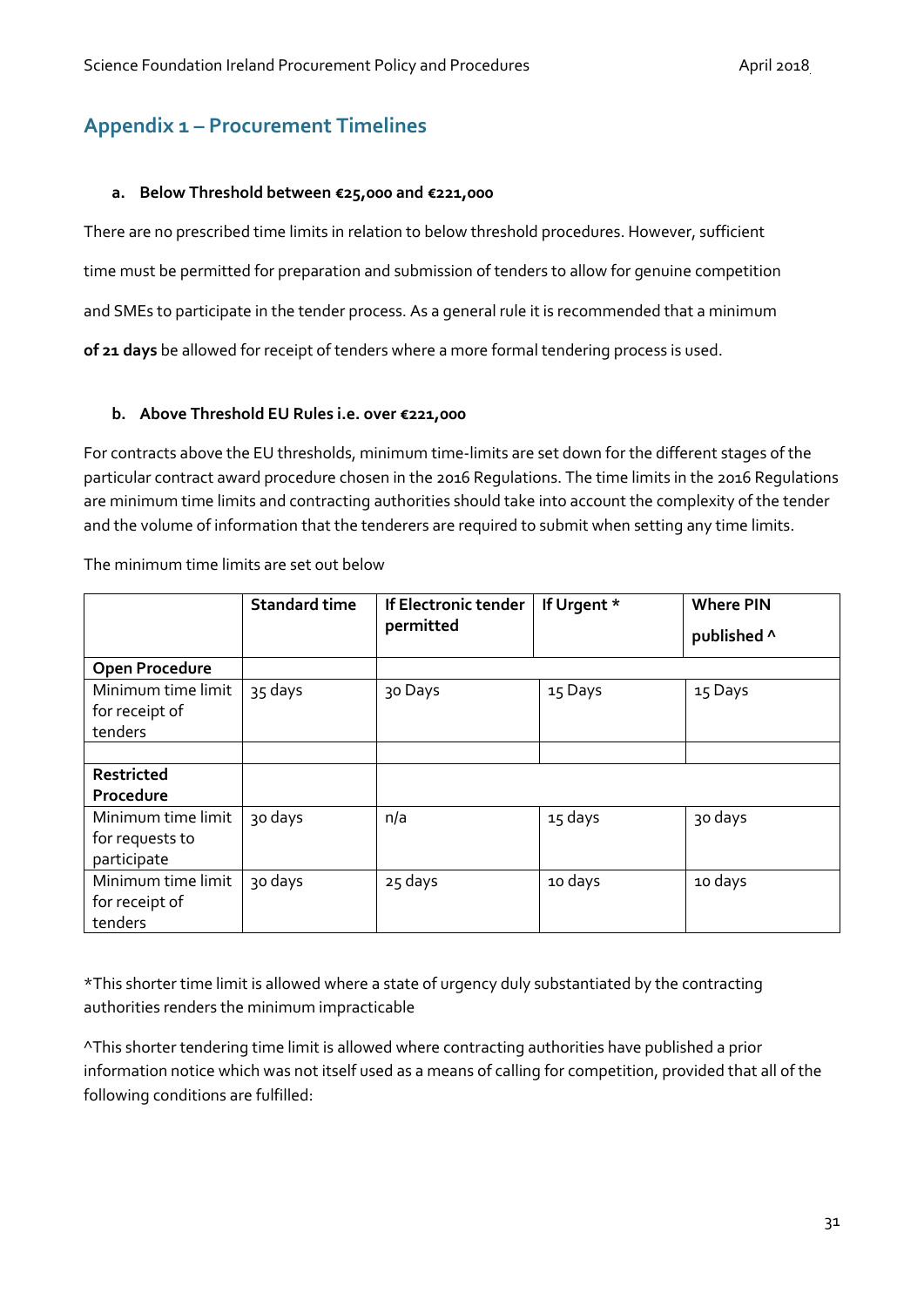# <span id="page-31-0"></span>**Appendix 2 – Declaration of Confidentiality Form**

To be completed by the Evaluation Team Members

| Name:                  | Role   |
|------------------------|--------|
| Tel:                   | E mail |
| Procurement<br>Project |        |

# **Tender Evaluation Group Declaration - this declaration must be read and signed by the members of the Procurement Evaluation Group and returned to the Procurement Lead.**

The main responsibilities of procurement evaluation group members are to:

- 1. Understand and respect the different roles and responsibilities within a Procurement Evaluation team.
- 2. Represent their discipline or area and provide formal two-way communication & feedback (subject to confidentiality).
- 3. Provide a brief summary/overview outlining what goods or services are required, where the goods or services are required and determine the optimal duration of the contract. The summary must make the scope of the contract clear.
- 4. Assist in the specification of a statement of requirements in sufficient detail so as to facilitate the determination of the optimum proposal.
- 5. Assist with setting the selection and award criteria and (if appropriate), award sub-criteria.
- 6. Contribute to the determination as to whether a contract should be broken into lots.
- 7. Assist with the design and appropriate pricing schedule to be used in the tender.
- 8. Assist with the preparation of questions that tenderers will be required to clearly and unambiguously answer with their tender submission, by way of mandatory information required. These questions should be designed to confirm compliance with the specifications or should otherwise be linked to award criteria. The responses to such questions should assist in the evaluation process.
- 9. Assist with the evaluation of responses against advertised criteria only.
- 10. Contribute to the agreement and recommendation of preferred tenderer and proposal.
- 11. Promote the decision of the Procurement Evaluation Group and assist in the implementation where appropriate.
- 12. Participate in tenderer debriefings when required.
- 13. Act in a professional, confidential and ethical manner at all times.
- 14. Maintain appropriate records of actions and decisions.
- 15. Direct all interactions with external parties regarding the tender to the Procurement Lead.
- 16. Conduct the tender process in full accordance with the Procurement Regulations and fundamental principles.
- 17. Participate in any internal or external process audit carried out in relation to a tender process.
- 18. Develop Key Performance Indicators (as may be necessary) for incorporation into the contract.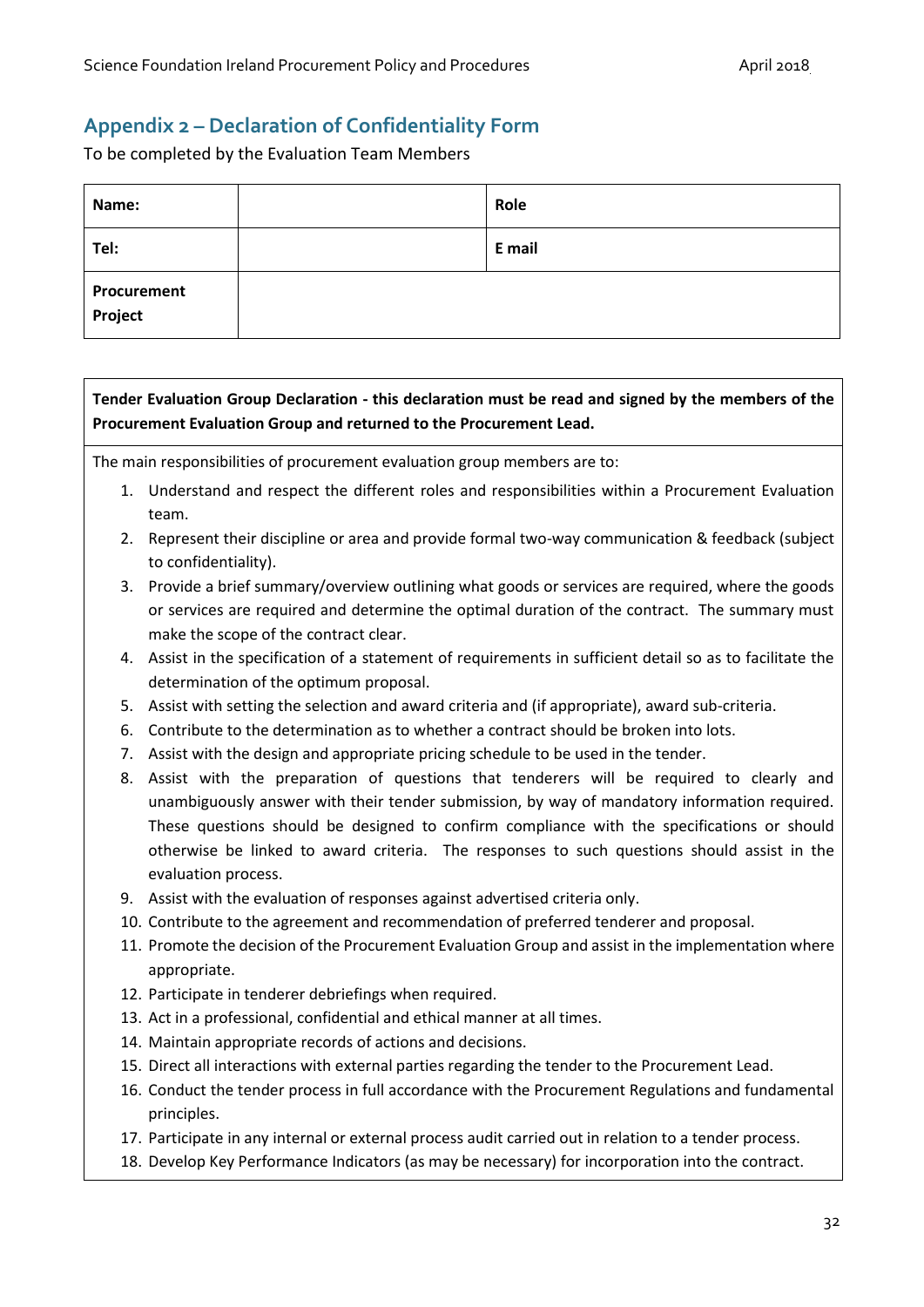During the course of a tender process, members of a Procurement Evaluation team are expected to observe **confidentiality** in relation to commercial information from prospective suppliers. Information relating to the examination, evaluation and comparison of tenders and recommendations concerning the award of a contract will not be disclosed to tenderers or other persons not officially concerned with such process.

It is incumbent on any member of the group to declare and "conflict of interest" which might compromise and individual's impartiality, or be reasonably be perceived as doing so, in the award of a contract. Any such "conflict of interest" should be notified immediately to the Procurement Lead of the Procurement Evaluation Group.

Any effort by a tenderer to unduly influence the process of examination, clarification, evaluation and comparison of tenders and in decisions concerning the award of a contract, must at the earliest opportunity be reported to the Procurement Lead. In accordance with **Section 38 of the Ethics in Public Office Act 1995** any money, gift or other consideration from a person holding or seeking to obtain a contract will be deemed to have been paid or given corruptly unless the contrary is proved.

I acknowledge the confidentiality and commercial sensitivity of the tender submissions and that I will take all due precautions to ensure their security and confidentiality while in my possession and control. I further undertake to maintain strict confidentiality with regard to the tender evaluation process and not to discuss the deliberations of the tender evaluation team with unauthorised third parties at any time.

| Signature    |  |
|--------------|--|
| <b>Title</b> |  |
| <b>Date</b>  |  |

#### **I have read, understand and agree to adhere to the above declaration.**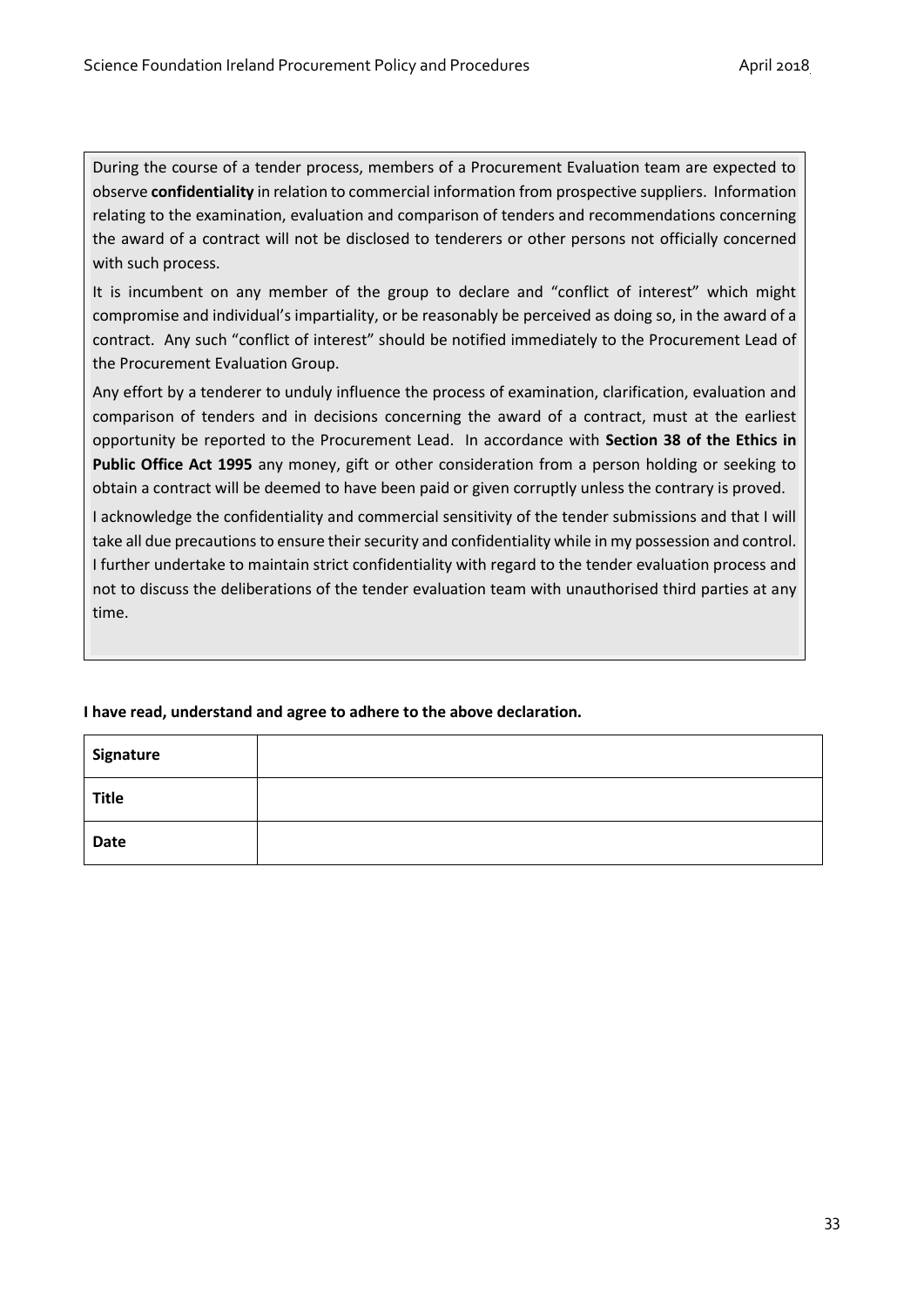# <span id="page-33-0"></span>**Appendix 3 – Conflict of Interest Form**

| Tender Title |
|--------------|
|--------------|

This form should be completed by any person who is part of the evaluation process for tender. There is no requirement for the interests of close relatives of members to be declared, but where a potential conflict of interest exists, this should be brought to the attention of the Procurement Lead.

#### **Please enter details in the relevant sections below; If no conflict exists, please write "none" rather than leave blank**

- 1. You will declare a conflict if you or your family members have any ownership, part-ownership or directorship (including non-executive directorships) held in private companies or PLCs entering this tender process.
- 2. You will declare a conflict if you or your family members have any majority or controlling shareholdings in organisations entering this tender process.
- 3. You will declare a conflict if you or family members have received any benefits, gifts or hospitality from organisations entering this tender process.

I declare that the interest(s) stated are those which I consider to be relevant and material to this procurement project. I further declare that in the event of such an actual or potential conflict coming to light at any time during the tender evaluation process I shall immediately notify the Procurement Lead of such actual or potential conflict. I acknowledge that the Procurement Lead may take such decision as they consider appropriate in that event, including discontinuing my involvement in the tender evaluation process.

Signed: \_\_\_\_\_\_\_\_\_\_\_\_\_\_\_\_\_\_\_\_\_\_\_\_\_\_\_\_\_\_\_\_\_\_\_\_\_\_\_\_ Date: \_\_\_\_\_\_\_\_\_\_\_\_\_\_\_\_\_\_\_\_\_\_\_\_\_\_\_\_

Upon completion this form should be scanned and emailed to the Procurement Liaison Officer: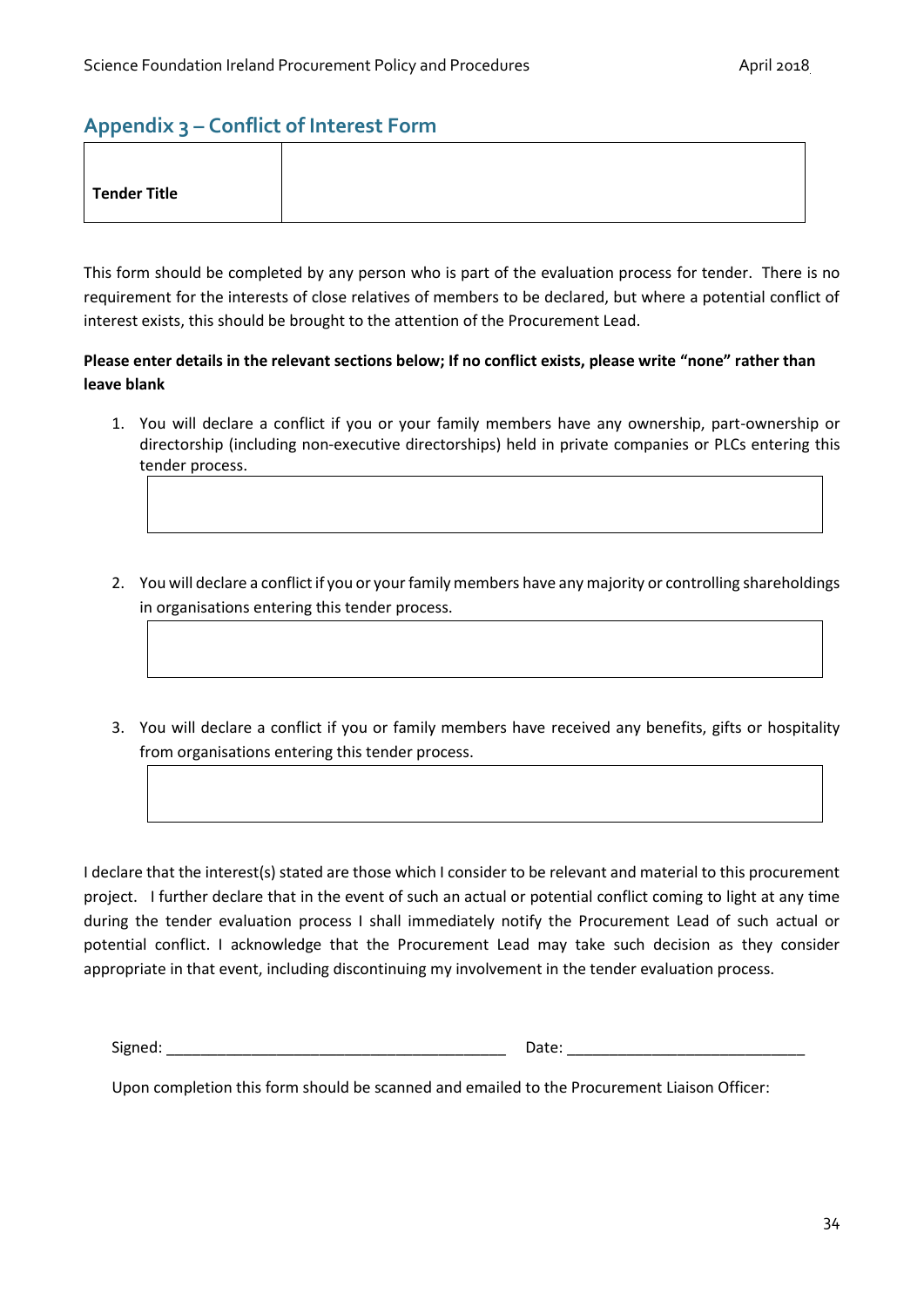# <span id="page-34-0"></span>**Appendix 4 - Checklist for Procurement and Contract File**

SFI Finance Department is responsible for ensuring that all documentation is completed for each tender process. Not all documents will be required depending type of procurement process.

| <b>Document</b> |                                                                                                                                                                                                                                                                            | Completed<br>or N/A |
|-----------------|----------------------------------------------------------------------------------------------------------------------------------------------------------------------------------------------------------------------------------------------------------------------------|---------------------|
|                 | Regulation 84 report (OJEU only) / Procurement report signed by the relevant<br><b>Director</b>                                                                                                                                                                            |                     |
|                 | A request to engage external support or buy goods with reasons justifying decision                                                                                                                                                                                         |                     |
| $\bullet$       | A business case or cost benefit analysis where applicable                                                                                                                                                                                                                  |                     |
| $\bullet$       | All documentation that issues to the market including PIN, contract notice and RFT                                                                                                                                                                                         |                     |
| $\bullet$       | All clarifications sent to tenderers/candidates                                                                                                                                                                                                                            |                     |
|                 | The report of the opening of the tenders                                                                                                                                                                                                                                   |                     |
|                 | A qualification report and list of candidates meeting the Selection Criteria                                                                                                                                                                                               |                     |
|                 | The evaluation report signed by all team members                                                                                                                                                                                                                           |                     |
|                 | Appointment recommendation approved by authorised approver.                                                                                                                                                                                                                |                     |
|                 | Copies of all notification letters (together with proof of delivery / read receipts if<br>issued by email)                                                                                                                                                                 |                     |
|                 | The winning tender (or quotation)                                                                                                                                                                                                                                          |                     |
|                 | Unsuccessful tenders should be archived together with a copy of the RFT, the<br>contract notice and the evaluation report                                                                                                                                                  |                     |
| $\bullet$       | For Framework Agreements, all correspondence, including orders, relating to<br>individual contracts/drawdowns - one file should be opened for the Framework<br>Agreement and individual project files set up for each call-off contract established<br>under the Framework |                     |
|                 | Copy of signed contract sent to the successful tenderer                                                                                                                                                                                                                    |                     |

| <b>Finance Department</b> |  |  |
|---------------------------|--|--|
|                           |  |  |
| Signed by                 |  |  |
| Date                      |  |  |